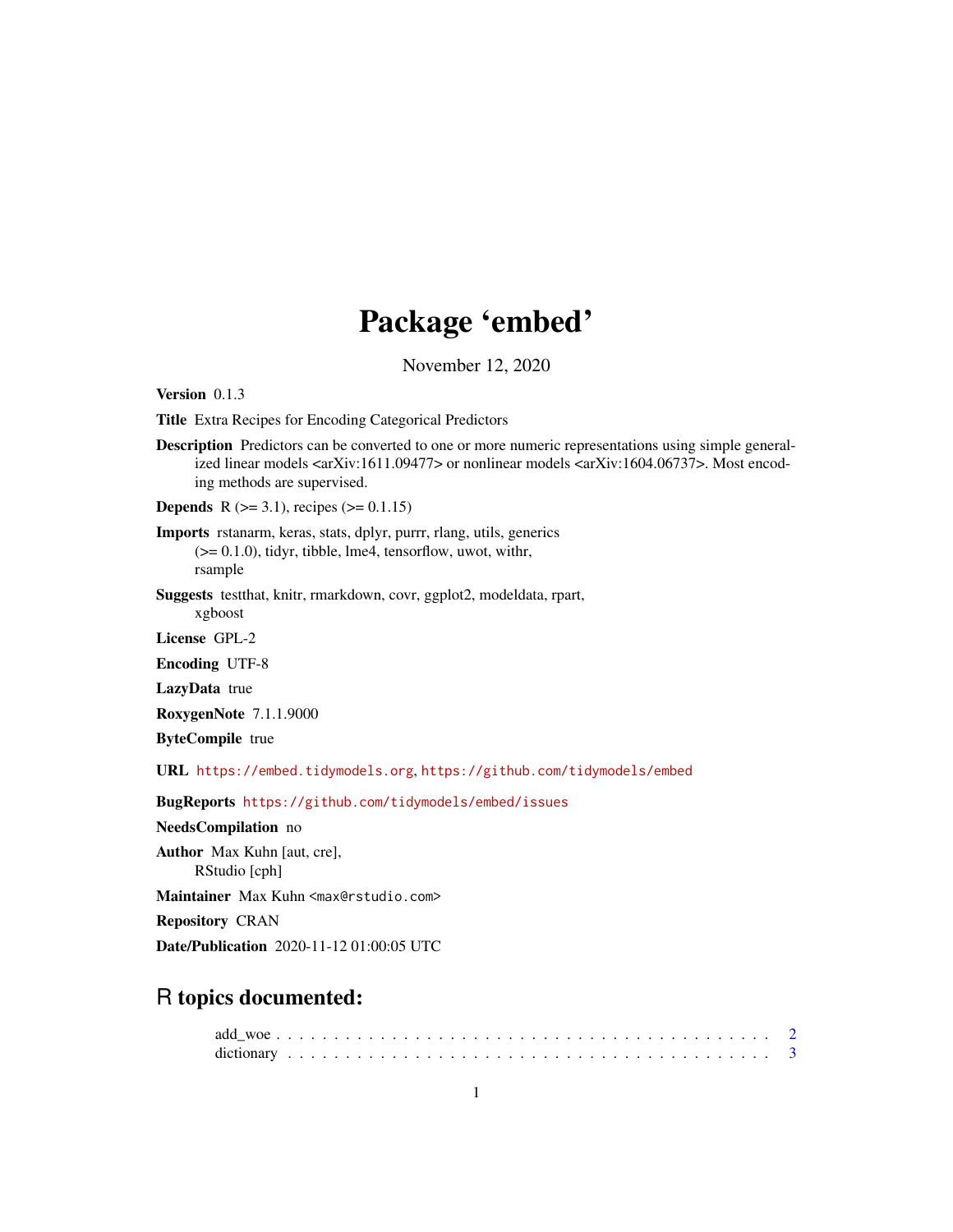#### <span id="page-1-0"></span>2 add\_woe and  $\frac{1}{2}$  and  $\frac{1}{2}$  and  $\frac{1}{2}$  and  $\frac{1}{2}$  and  $\frac{1}{2}$  and  $\frac{1}{2}$  and  $\frac{1}{2}$  and  $\frac{1}{2}$  and  $\frac{1}{2}$  and  $\frac{1}{2}$  and  $\frac{1}{2}$  and  $\frac{1}{2}$  and  $\frac{1}{2}$  and  $\frac{1}{2}$  and  $\frac{1}{2}$  an

#### **Index** [26](#page-25-0)

<span id="page-1-1"></span>add\_woe *Add WoE in a data frame*

## Description

A tidyverse friendly way to plug WoE versions of a set of predictor variables against a given binary outcome.

## Usage

```
add_woe(.data, outcome, ..., dictionary = NULL, prefix = "woe")
```
## Arguments

| .data      | A tbl. The data frame to plug the new woe version columns.                                                                                                                      |
|------------|---------------------------------------------------------------------------------------------------------------------------------------------------------------------------------|
| outcome    | The bare name of the outcome variable.                                                                                                                                          |
| $\cdots$   | Bare names of predictor variables, passed as you would pass variables to dplyr: : $select()$ .<br>This means that you can use all the helpers like starts_with() and matches(). |
| dictionary | A tbl. If NULL the function will build a dictionary with those variables passed<br>to  You can pass a custom dictionary too, see dictionary () for details.                     |
| prefix     | A character string that will be the prefix to the resulting new variables.                                                                                                      |

## Details

You can pass a custom dictionary to [add\\_woe\(\)](#page-1-1). It must have the exactly the same structure of the output of [dictionary\(\)](#page-2-1). One easy way to do this is to tweak a output returned from it.

## Value

A tibble with the original columns of .data plus the woe columns wanted.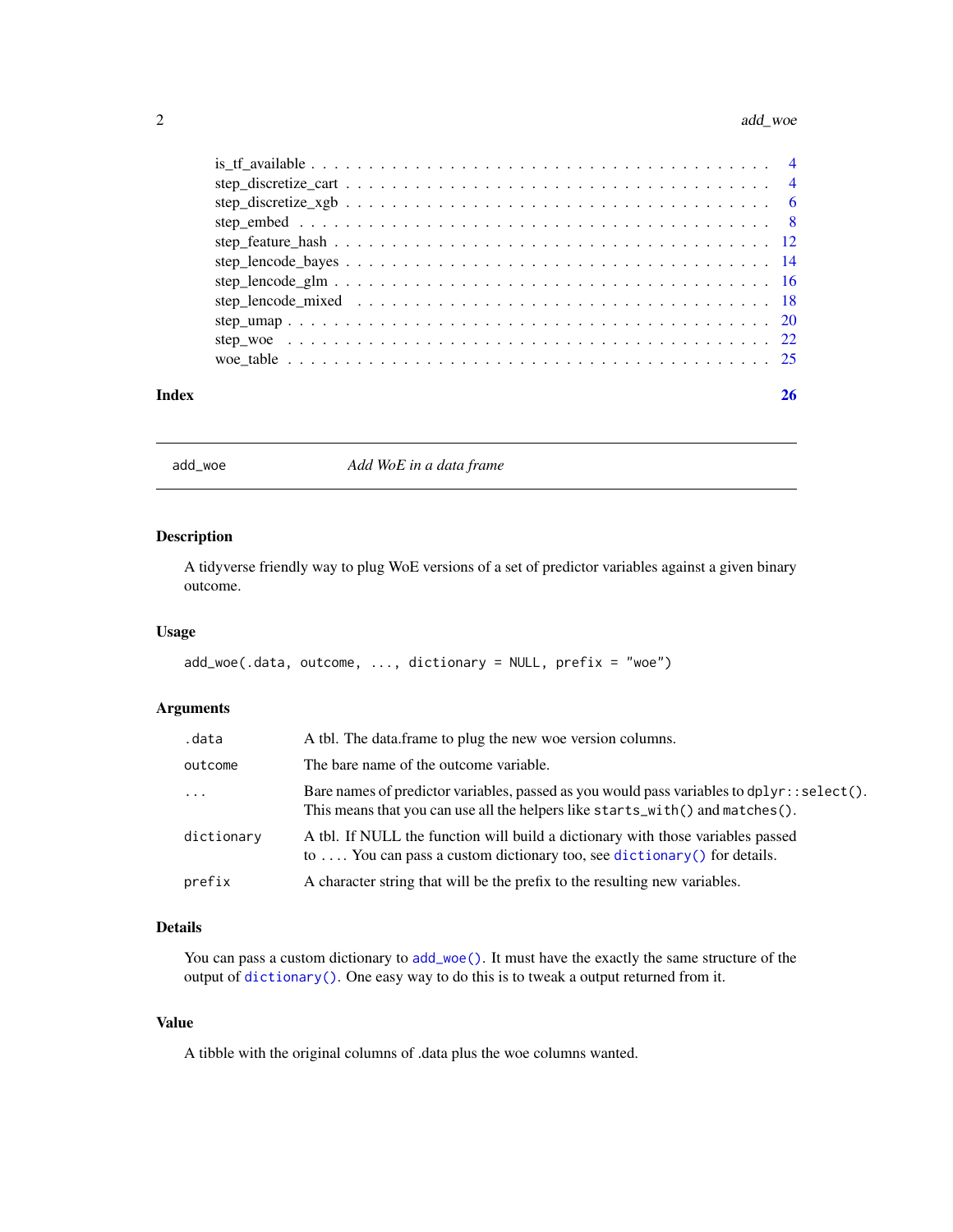#### <span id="page-2-0"></span>dictionary 30 and 30 and 30 and 30 and 30 and 30 and 30 and 30 and 30 and 30 and 30 and 30 and 30 and 30 and 30 and 30 and 30 and 30 and 30 and 30 and 30 and 30 and 30 and 30 and 30 and 30 and 30 and 30 and 30 and 30 and 3

## Examples

mtcars %>% add\_woe("am", cyl, gear:carb)

### <span id="page-2-1"></span>dictionary *Weight of evidence dictionary*

#### Description

Builds the woe dictionary of a set of predictor variables upon a given binary outcome. Convenient to make a woe version of the given set of predictor variables and also to allow one to tweak some woe values by hand.

#### Usage

```
dictionary(.data, outcome, ..., Laplace = 1e-06)
```
## Arguments

| .data    | A tbl. The data frame where the variables come from.                                                                                                                                            |
|----------|-------------------------------------------------------------------------------------------------------------------------------------------------------------------------------------------------|
| outcome  | The bare name of the outcome variable with exactly 2 distinct values.                                                                                                                           |
| $\cdots$ | bare names of predictor variables or selectors accepted by $d$ pl $\gamma$ r: : select().                                                                                                       |
| Laplace  | Default to 1e-6. The pseudocount parameter of the Laplace Smoothing estima-<br>tor. Value to avoid -Inf/Inf from predictor category with only one outcome class.<br>Set to 0 to allow Inf/-Inf. |

#### Details

You can pass a custom dictionary to  $step\_woe()$ . It must have the exactly the same structure of the output of [dictionary\(\)](#page-2-1). One easy way to do this is by tweaking an output returned from it.

#### Value

a tibble with summaries and woe for every given predictor variable stacked up.

### References

Kullback, S. (1959). *Information Theory and Statistics.* Wiley, New York.

Hastie, T., Tibshirani, R. and Friedman, J. (1986). *Elements of Statistical Learning*, Second Edition, Springer, 2009.

Good, I. J. (1985), "Weight of evidence: A brief survey", *Bayesian Statistics*, 2, pp.249-270.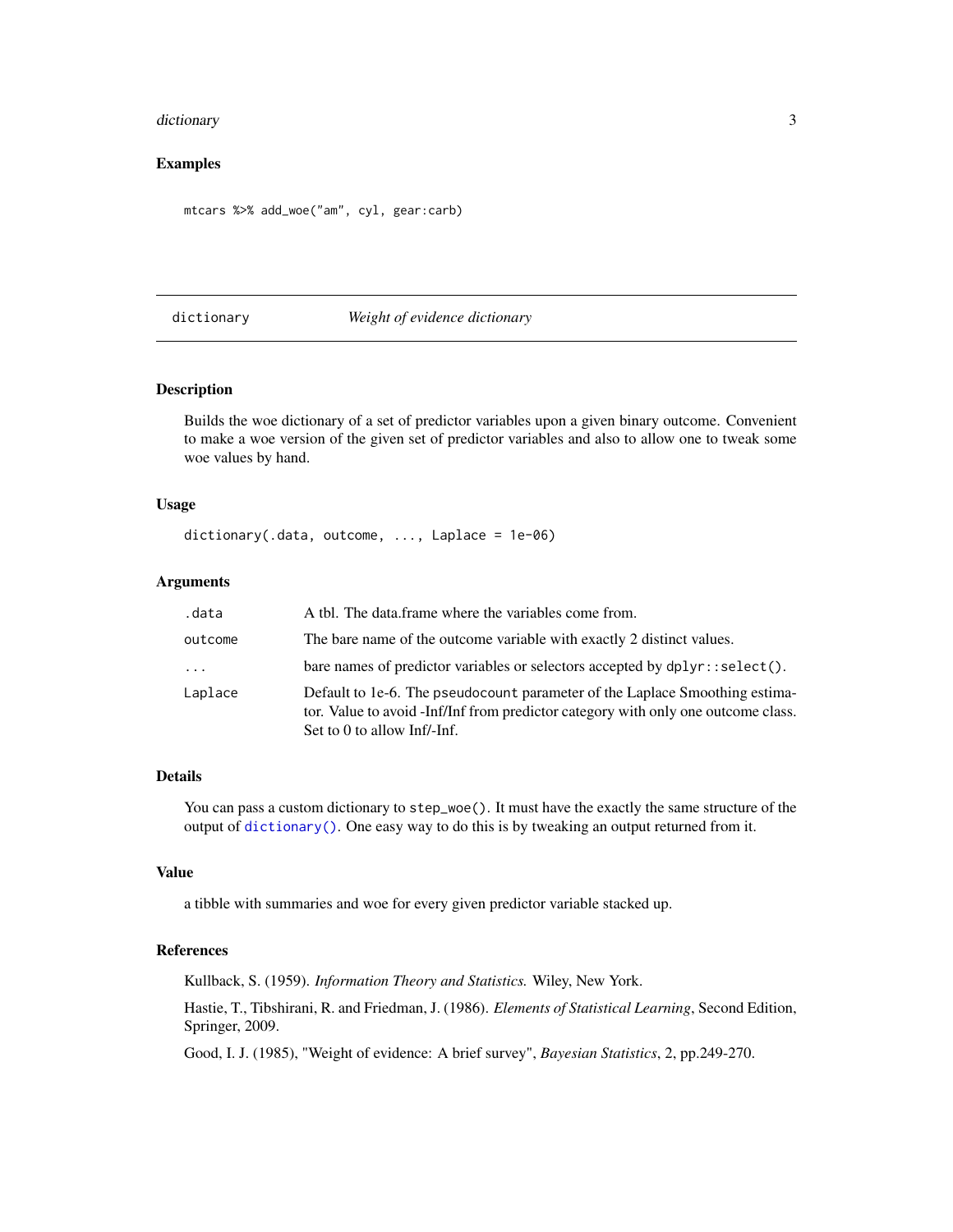## <span id="page-3-0"></span>Examples

```
mtcars %>% dictionary("am", cyl, gear:carb)
```
is\_tf\_available *Test to see if tensorflow is available*

## Description

Test to see if tensorflow is available

#### Usage

is\_tf\_available()

#### Value

A logical

#### Examples

is\_tf\_available()

<span id="page-3-1"></span>step\_discretize\_cart *Discretize numeric variables with CART*

## Description

step\_discretize\_cart creates a *specification* of a recipe step that will discretize numeric data (e.g. integers or doubles) into bins in a supervised way using a CART model.

## Usage

```
step_discretize_cart(
  recipe,
  ...,
  role = NA,
  trained = FALSE,
  outcome = NULL,
  cost\_complexity = 0.01,
  tree_depth = 10,
 min_n = 20,
  rules = NULL,
  skip = FALSE,
```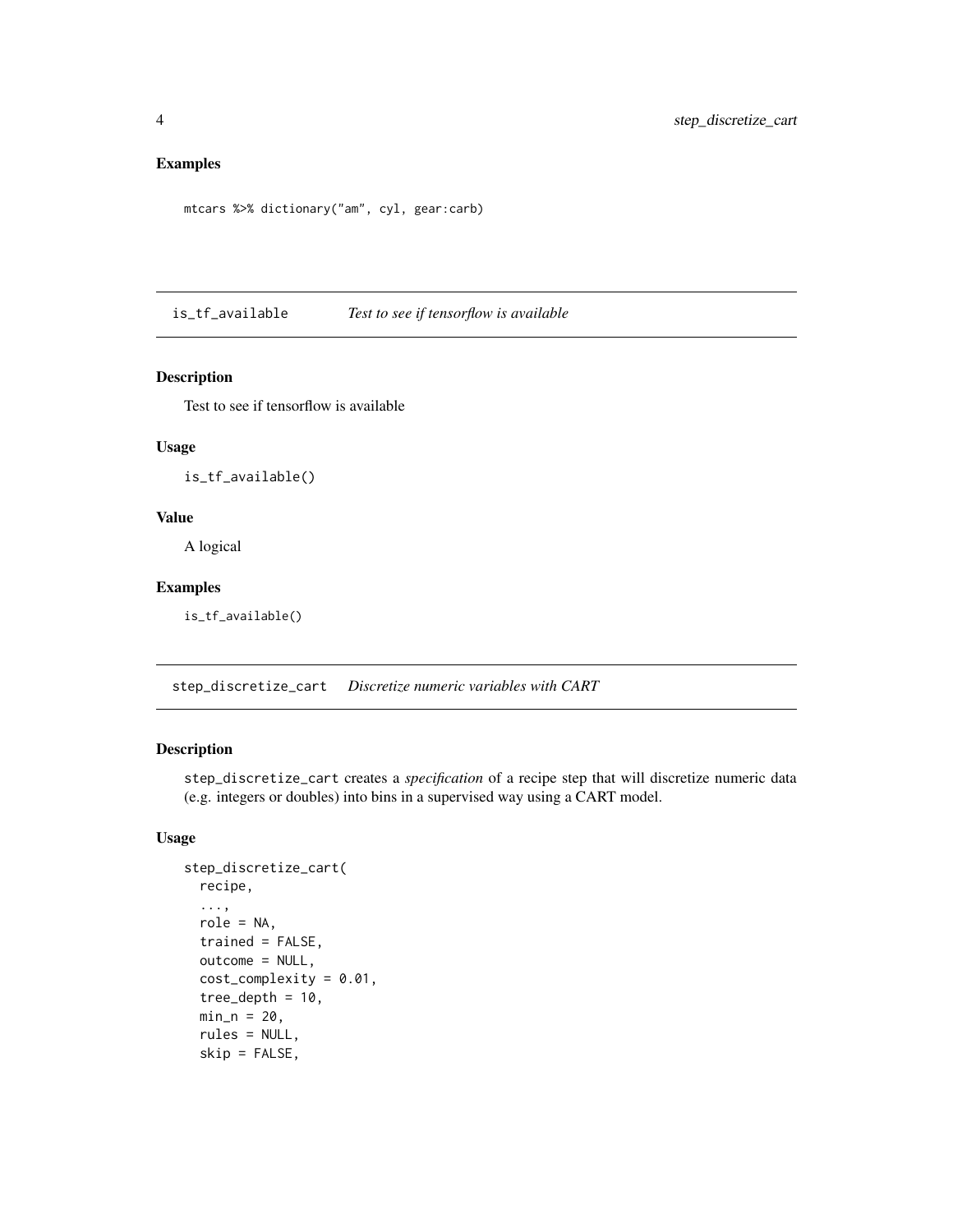```
id = rand_id("discretize_cart")
\lambda## S3 method for class 'step_discretize_cart'
tidy(x, ...)
```
## Arguments

| recipe          | A recipe object. The step will be added to the sequence of operations for this<br>recipe.                                                                                                                                                                                                                                                                                                    |
|-----------------|----------------------------------------------------------------------------------------------------------------------------------------------------------------------------------------------------------------------------------------------------------------------------------------------------------------------------------------------------------------------------------------------|
| $\cdots$        | One or more selector functions to choose which variables are affected by the<br>step. See selections () for more details.                                                                                                                                                                                                                                                                    |
| role            | Defaults to "predictor".                                                                                                                                                                                                                                                                                                                                                                     |
| trained         | A logical to indicate if the quantities for preprocessing have been estimated.                                                                                                                                                                                                                                                                                                               |
| outcome         | A call to vars to specify which variable is used as the outcome to train CART<br>models in order to discretize explanatory variables.                                                                                                                                                                                                                                                        |
| cost_complexity |                                                                                                                                                                                                                                                                                                                                                                                              |
|                 | The regularization parameter. Any split that does not decrease the overall lack<br>of fit by a factor of cost_complexity is not attempted. Corresponds to cp in<br>rpart::rpart(). Defaults to 0.01.                                                                                                                                                                                         |
| tree_depth      | The maximum depth in the final tree. Corresponds to maxdepth in rpart:: rpart().<br>Defaults to 10.                                                                                                                                                                                                                                                                                          |
| min_n           | The number of data points in a node required to continue splitting. Corresponds<br>to minsplit in $\text{rpart}$ :: $\text{rpart}()$ . Defaults to 20.                                                                                                                                                                                                                                       |
| rules           | The splitting rules of the best CART tree to retain for each variable. If length<br>zero, splitting could not be used on that column.                                                                                                                                                                                                                                                        |
| skip            | A logical. Should the step be skipped when the recipe is baked by recipes: : bake. recipe()?<br>While all operations are baked when recipes::prep.recipe() is run, some<br>operations may not be able to be conducted on new data (e.g. processing the<br>outcome variable(s)). Care should be taken when using $skip =$ TRUE as it may<br>affect the computations for subsequent operations |
| id              | A character string that is unique to this step to identify it.                                                                                                                                                                                                                                                                                                                               |
| X               | A step_discretize_cart object.                                                                                                                                                                                                                                                                                                                                                               |
|                 |                                                                                                                                                                                                                                                                                                                                                                                              |

#### Details

step\_discretize\_cart() creates non-uniform bins from numerical variables by utilizing the information about the outcome variable and applying a CART model.

The best selection of buckets for each variable is selected using the standard cost-complexity pruning of CART, which makes this discretization method resistant to overfitting.

This step requires the rpart package. If not installed, the step will stop with a note about installing the package.

Note that the original data will be replaced with the new bins.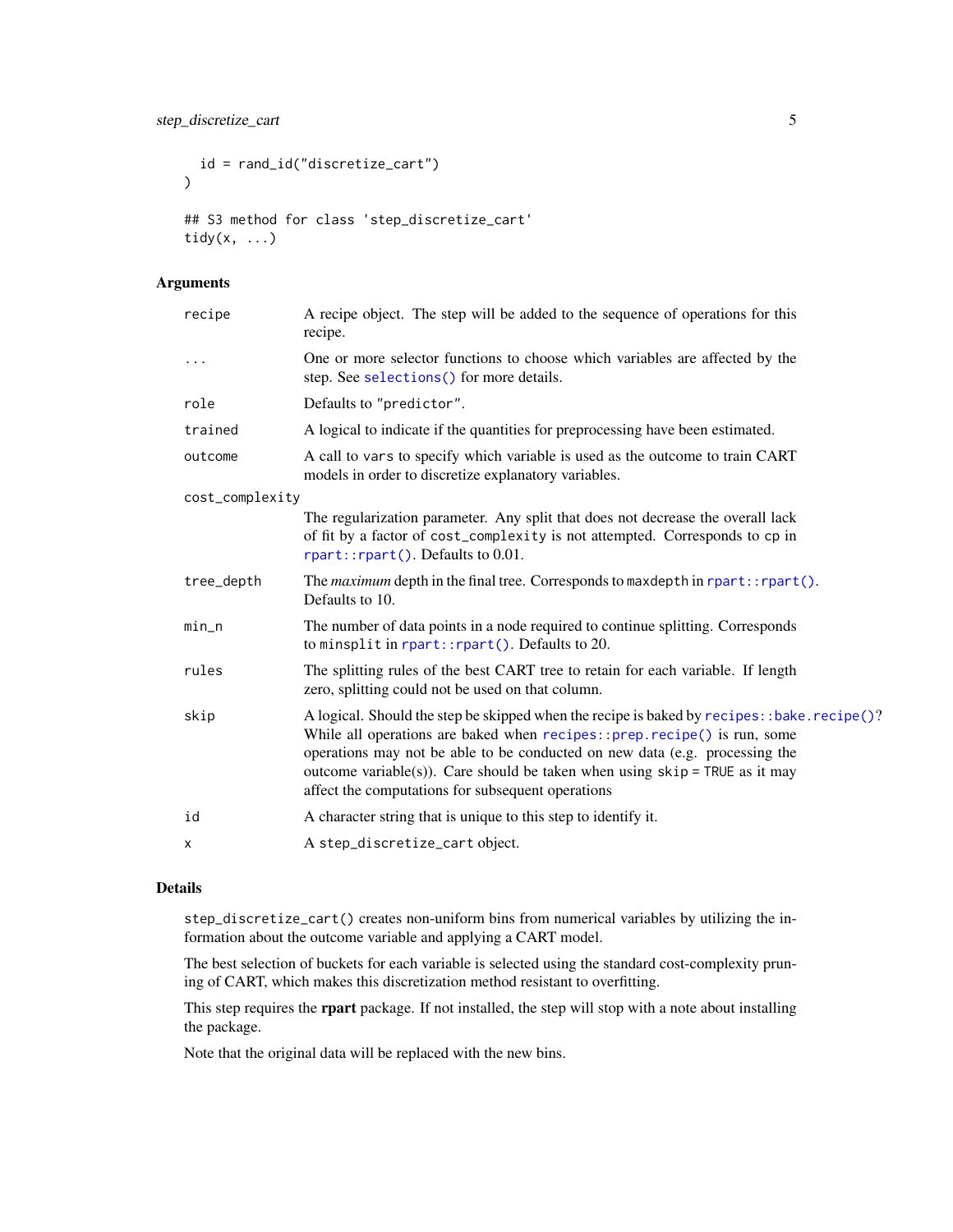#### <span id="page-5-0"></span>Value

An updated version of recipe with the new step added to the sequence of existing steps (if any).

#### See Also

[step\\_discretize\\_xgb\(\)](#page-5-1), [recipes::recipe\(\)](#page-0-0), [recipes::prep.recipe\(\)](#page-0-0), [recipes::bake.recipe\(\)](#page-0-0)

### Examples

```
library(modeldata)
data(ad_data)
library(rsample)
split <- initial_split(ad_data, strata = "Class")
ad_data_tr <- training(split)
ad_data_te <- testing(split)
cart_rec <-
  recipe(Class ~ ., data = ad_data_tr) %>%
  step_discretize_cart(tau, age, p_tau, Ab_42, outcome = "Class", id = "cart splits")
cart_rec <- prep(cart_rec, training = ad_data_tr)
# The splits:
tidy(cart_rec, id = "cart splits")
bake(cart_rec, ad_data_te, tau)
```
<span id="page-5-1"></span>step\_discretize\_xgb *Discretize numeric variables with XgBoost*

#### Description

step\_discretize\_xgb creates a *specification* of a recipe step that will discretize numeric data (e.g. integers or doubles) into bins in a supervised way using an XgBoost model.

#### Usage

```
step_discretize_xgb(
 recipe,
  ...,
  role = NA,
  trained = FALSE,
  outcome = NULL,
  sample_val = 0.2,
  learn_rate = 0.3,num_breaks = 10,
```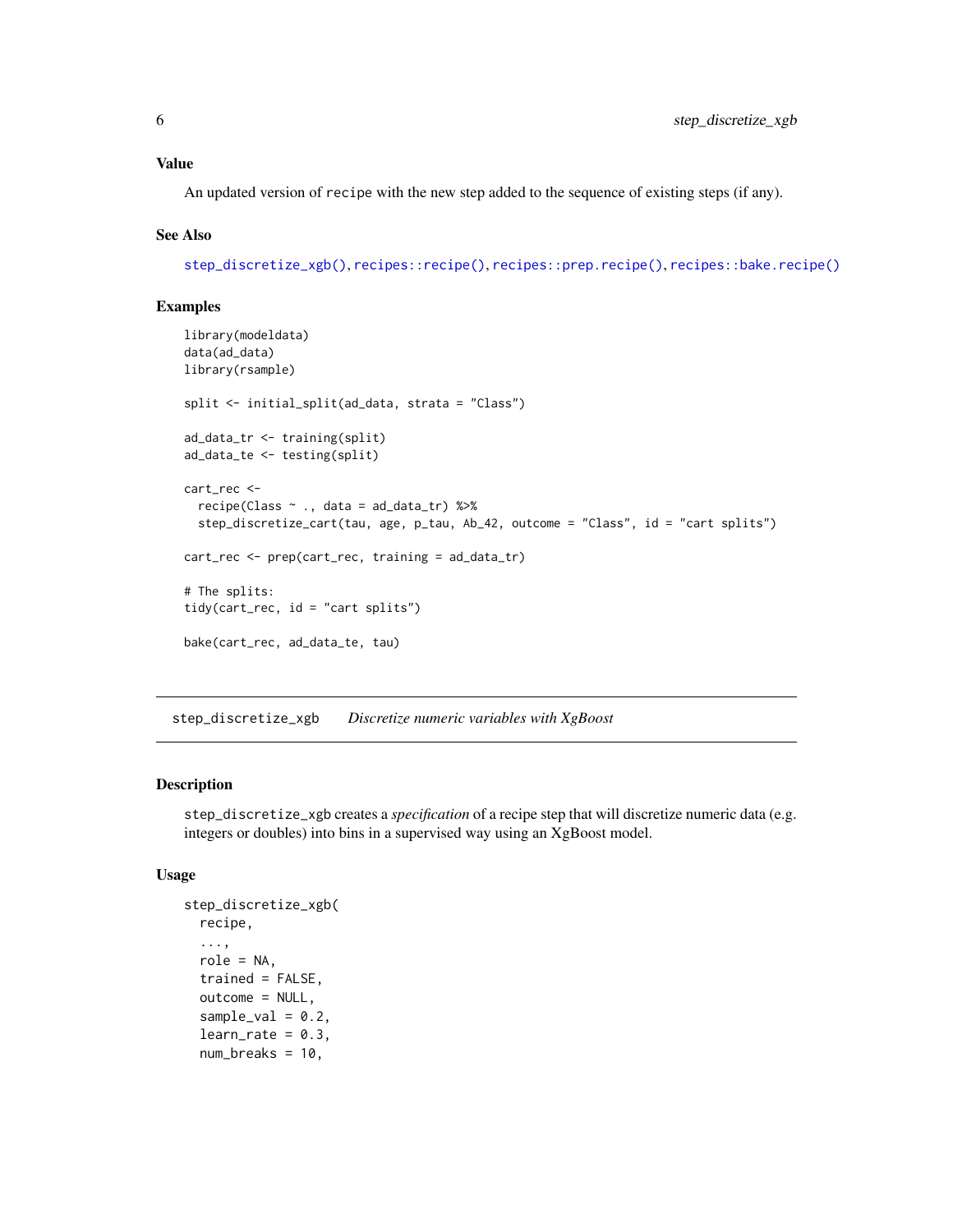## <span id="page-6-0"></span>step\_discretize\_xgb 7

```
tree_depth = 1,
 min_n = 5,
 rules = NULL,
  skip = FALSE,
  id = rand_id("discretize_xgb")
\mathcal{E}
```

```
## S3 method for class 'step_discretize_xgb'
tidy(x, ...)
```
## Arguments

| recipe     | A recipe object. The step will be added to the sequence of operations for this<br>recipe.                                                                                                                                                                                                                                                                                                    |
|------------|----------------------------------------------------------------------------------------------------------------------------------------------------------------------------------------------------------------------------------------------------------------------------------------------------------------------------------------------------------------------------------------------|
| $\cdots$   | One or more selector functions to choose which variables are affected by the<br>step. See selections() for more details.                                                                                                                                                                                                                                                                     |
| role       | Defaults to "predictor".                                                                                                                                                                                                                                                                                                                                                                     |
| trained    | A logical to indicate if the quantities for preprocessing have been estimated.                                                                                                                                                                                                                                                                                                               |
| outcome    | A call to vars to specify which variable is used as the outcome to train XgBoost<br>models in order to discretize explanatory variables.                                                                                                                                                                                                                                                     |
| sample_val | Share of data used for validation (with early stopping) of the learned splits (the<br>rest is used for training). Defaults to 0.20.                                                                                                                                                                                                                                                          |
| learn_rate | The rate at which the boosting algorithm adapts from iteration-to-iteration. Cor-<br>responds to eta in the xgboost package. Defaults to 0.3.                                                                                                                                                                                                                                                |
| num_breaks | The <i>maximum</i> number of discrete bins to bucket continuous features. Corre-<br>sponds to max_bin in the xgboost package. Defaults to 10.                                                                                                                                                                                                                                                |
| tree_depth | The maximum depth of the tree (i.e. number of splits). Corresponds to max_depth<br>in the xgboost package. Defaults to 1.                                                                                                                                                                                                                                                                    |
| min_n      | The minimum number of instances needed to be in each node. Corresponds to<br>min_child_weight in the xgboost package. Defaults to 5.                                                                                                                                                                                                                                                         |
| rules      | The splitting rules of the best XgBoost tree to retain for each variable.                                                                                                                                                                                                                                                                                                                    |
| skip       | A logical. Should the step be skipped when the recipe is baked by recipes: :bake.recipe()?<br>While all operations are baked when recipes:: prep. recipe() is run, some<br>operations may not be able to be conducted on new data (e.g. processing the<br>outcome variable(s)). Care should be taken when using $skip =$ TRUE as it may<br>affect the computations for subsequent operations |
| id         | A character string that is unique to this step to identify it.                                                                                                                                                                                                                                                                                                                               |
| х          | A step_discretize_xgb object.                                                                                                                                                                                                                                                                                                                                                                |

## Details

step\_discretize\_xgb() creates non-uniform bins from numerical variables by utilizing the information about the outcome variable and applying the xgboost model. It is advised to impute missing values before this step. This step is intended to be used particularly with linear models because thanks to creating non-uniform bins it becomes easier to learn non-linear patterns from the data.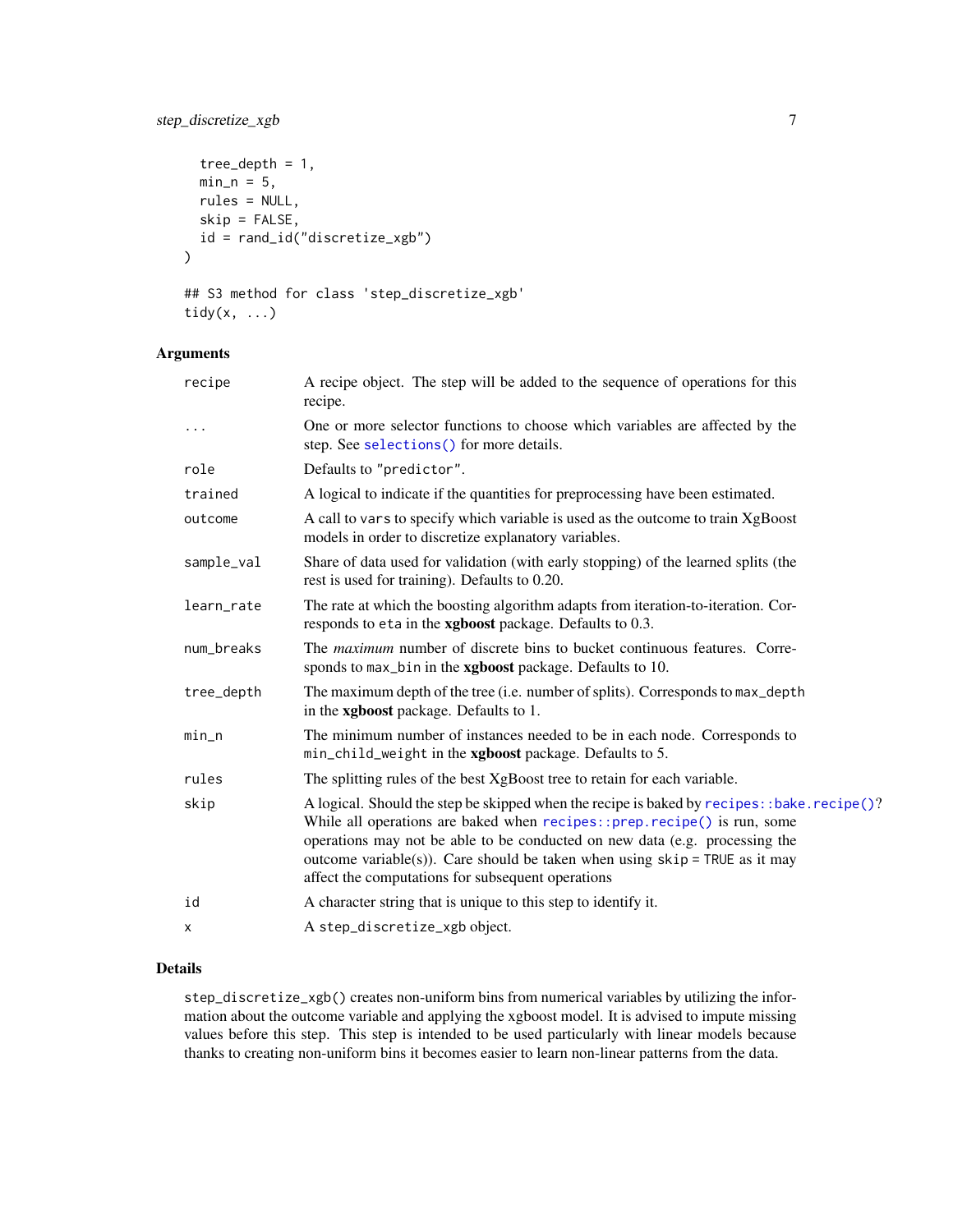<span id="page-7-0"></span>The best selection of buckets for each variable is selected using an internal early stopping scheme implemented in the xgboost package, which makes this discretization method prone to overfitting.

The pre-defined values of the underlying xgboost learns good and reasonably complex results. However, if one wishes to tune them the recommended path would be to first start with changing the value of num\_breaks to e.g.: 20 or 30. If that doesn't give satisfactory results one could experiment with modifying the tree\_depth or min\_n parameters. Note that it is not recommended to tune learn\_rate simultaneously with other parameters.

This step requires the xgboost package. If not installed, the step will stop with a note about installing the package.

Note that the original data will be replaced with the new bins.

#### Value

An updated version of recipe with the new step added to the sequence of existing steps (if any).

#### See Also

[step\\_discretize\\_cart\(\)](#page-3-1), [recipes::recipe\(\)](#page-0-0), [recipes::prep.recipe\(\)](#page-0-0), [recipes::bake.recipe\(\)](#page-0-0)

#### Examples

```
library(modeldata)
data(credit_data)
library(rsample)
split <- initial_split(credit_data, strata = "Status")
credit_data_tr <- training(split)
credit_data_te <- testing(split)
xgb_rec <-
 recipe(Status ~ ., data = credit_data_tr) %>%
 step_medianimpute(all_numeric()) %>%
 step_discretize_xgb(all_numeric(), outcome = "Status")
xgb_rec <- prep(xgb_rec, training = credit_data_tr)
bake(xgb_rec, credit_data_te, Price)
```
step\_embed *Encoding Factors into Multiple Columns*

#### Description

step\_embed creates a *specification* of a recipe step that will convert a nominal (i.e. factor) predictor into a set of scores derived from a tensorflow model via a word-embedding model. embed\_control is a simple wrapper for setting default options.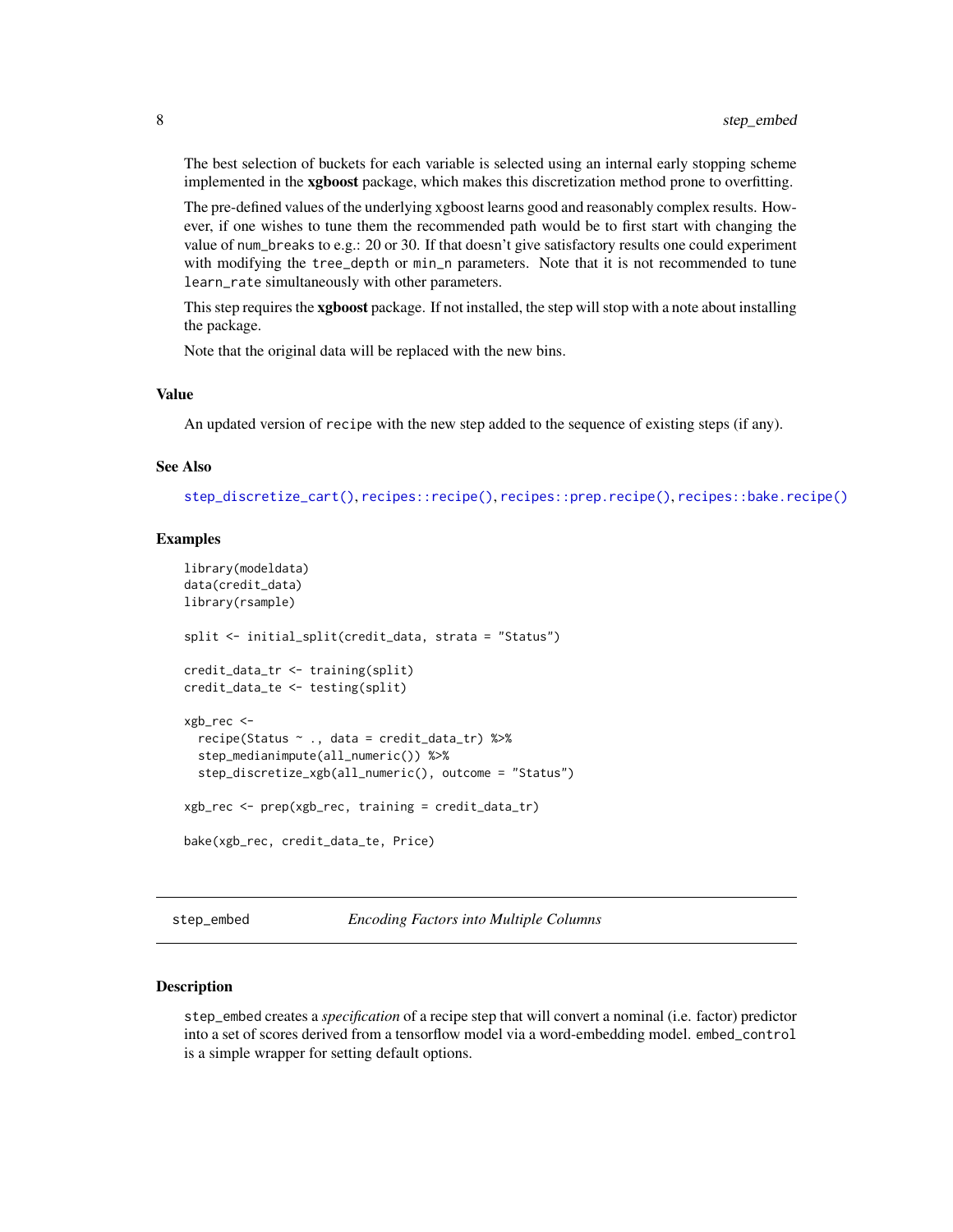<span id="page-8-0"></span>step\_embed 9

## Usage

```
step_embed(
 recipe,
  ...,
 role = "predictor",
 trained = FALSE,
 outcome = NULL,
 predictors = NULL,
 num_terms = 2,
 hidden_units = 0,
 options = embed_control(),
 mapping = NULL,
 history = NULL,
 skip = FALSE,
 id = rand_id("lencode_bayes")
)
## S3 method for class 'step_embed'
tidy(x, \ldots)embed_control(
 loss = "mse",metrics = NULL,
 optimizer = "sgd",
 epochs = 20,validation_split = 0,
 batch_size = 32,verbose = 0,
 callbacks = NULL
)
```
## Arguments

| recipe     | A recipe object. The step will be added to the sequence of operations for this<br>recipe.                                                                                                                                                      |
|------------|------------------------------------------------------------------------------------------------------------------------------------------------------------------------------------------------------------------------------------------------|
| $\cdot$    | One or more selector functions to choose variables. For step_embed, this indi-<br>cates the variables to be encoded into a numeric format. See recipes: : selections()<br>for more details. For the tidy method, these are not currently used. |
| role       | For model terms created by this step, what analysis role should they be as-<br>signed?. By default, the function assumes that the embedding variables created<br>will be used as predictors in a model.                                        |
| trained    | A logical to indicate if the quantities for preprocessing have been estimated.                                                                                                                                                                 |
| outcome    | A call to vars to specify which variable is used as the outcome in the neural<br>network. Only numeric and two-level factors are currently supported.                                                                                          |
| predictors | An optional call to vars to specify any variables to be added as additional pre-<br>dictors in the neural network. These variables should be numeric and perhaps<br>centered and scaled.                                                       |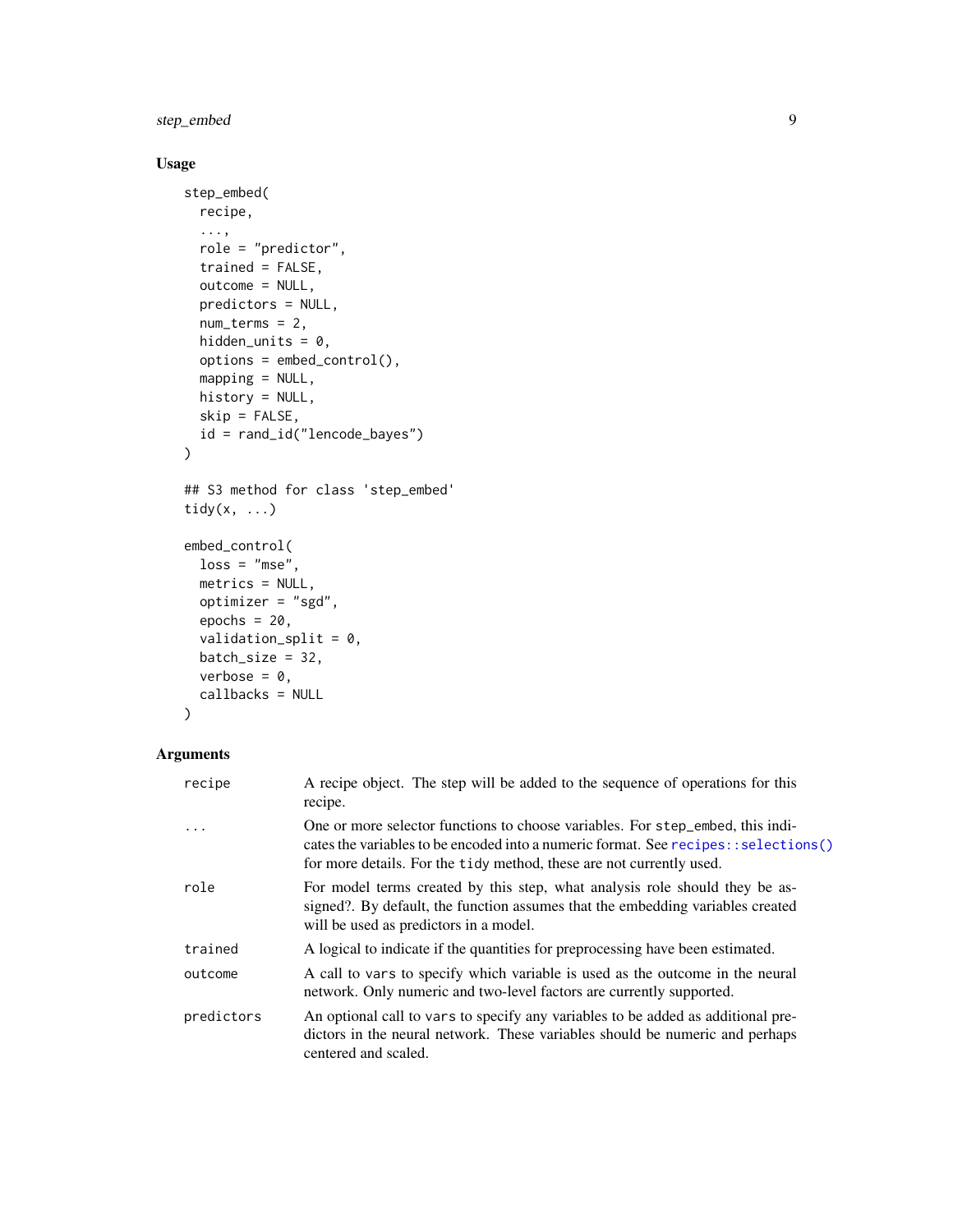<span id="page-9-0"></span>

| num_terms                | An integer for the number of resulting variables.                                                                                                                                                                                                                                                                                                                                              |  |  |  |  |  |
|--------------------------|------------------------------------------------------------------------------------------------------------------------------------------------------------------------------------------------------------------------------------------------------------------------------------------------------------------------------------------------------------------------------------------------|--|--|--|--|--|
| hidden_units             | An integer for the number of hidden units in a dense ReLu layer between the<br>embedding and output later. Use a value of zero for no intermediate layer (see<br>Details below).                                                                                                                                                                                                               |  |  |  |  |  |
| options                  | A list of options for the model fitting process.                                                                                                                                                                                                                                                                                                                                               |  |  |  |  |  |
| mapping                  | A list of tibble results that define the encoding. This is NULL until the step is<br>trained by recipes::prep.recipe().                                                                                                                                                                                                                                                                        |  |  |  |  |  |
| history                  | A tibble with the convergence statistics for each term. This is NULL until the step<br>is trained by recipes:: prep.recipe().                                                                                                                                                                                                                                                                  |  |  |  |  |  |
| skip                     | A logical. Should the step be skipped when the recipe is baked by recipes: : bake. recipe()?<br>While all operations are baked when recipes:: prep.recipe() is run, some<br>operations may not be able to be conducted on new data (e.g. processing the<br>outcome variable(s)). Care should be taken when using $skip =$ TRUE as it may<br>affect the computations for subsequent operations. |  |  |  |  |  |
| id                       | A character string that is unique to this step to identify it.                                                                                                                                                                                                                                                                                                                                 |  |  |  |  |  |
| x                        | A step_embed object.                                                                                                                                                                                                                                                                                                                                                                           |  |  |  |  |  |
| optimizer, loss, metrics |                                                                                                                                                                                                                                                                                                                                                                                                |  |  |  |  |  |
|                          | Arguments to pass to keras:: compile()                                                                                                                                                                                                                                                                                                                                                         |  |  |  |  |  |
|                          | epochs, validation_split, batch_size, verbose, callbacks                                                                                                                                                                                                                                                                                                                                       |  |  |  |  |  |
|                          | Arguments to pass to keras::fit()                                                                                                                                                                                                                                                                                                                                                              |  |  |  |  |  |
|                          |                                                                                                                                                                                                                                                                                                                                                                                                |  |  |  |  |  |

Factor levels are initially assigned at random to the new variables and these variables are used in a neural network to optimize both the allocation of levels to new columns as well as estimating a model to predict the outcome. See Section 6.1.2 of Francois and Allaire (2018) for more details.

The new variables are mapped to the specific levels seen at the time of model training and an extra instance of the variables are used for new levels of the factor.

One model is created for each call to step\_embed. All terms given to the step are estimated and encoded in the same model which would also contain predictors give in predictors (if any).

When the outcome is numeric, a linear activation function is used in the last layer while softmax is used for factor outcomes (with any number of levels).

For example, the keras code for a numeric outcome, one categorical predictor, and no hidden units used here would be

```
keras_model_sequential() %>%
layer_embedding(
  input_dim = num_factor_levels_x + 1,
 output_dim = num_terms,
  input_length = 1
) %>%
layer_flatten() %>%
layer_dense(units = 1, activation = 'linear')
```
If a factor outcome is used and hidden units were requested, the code would be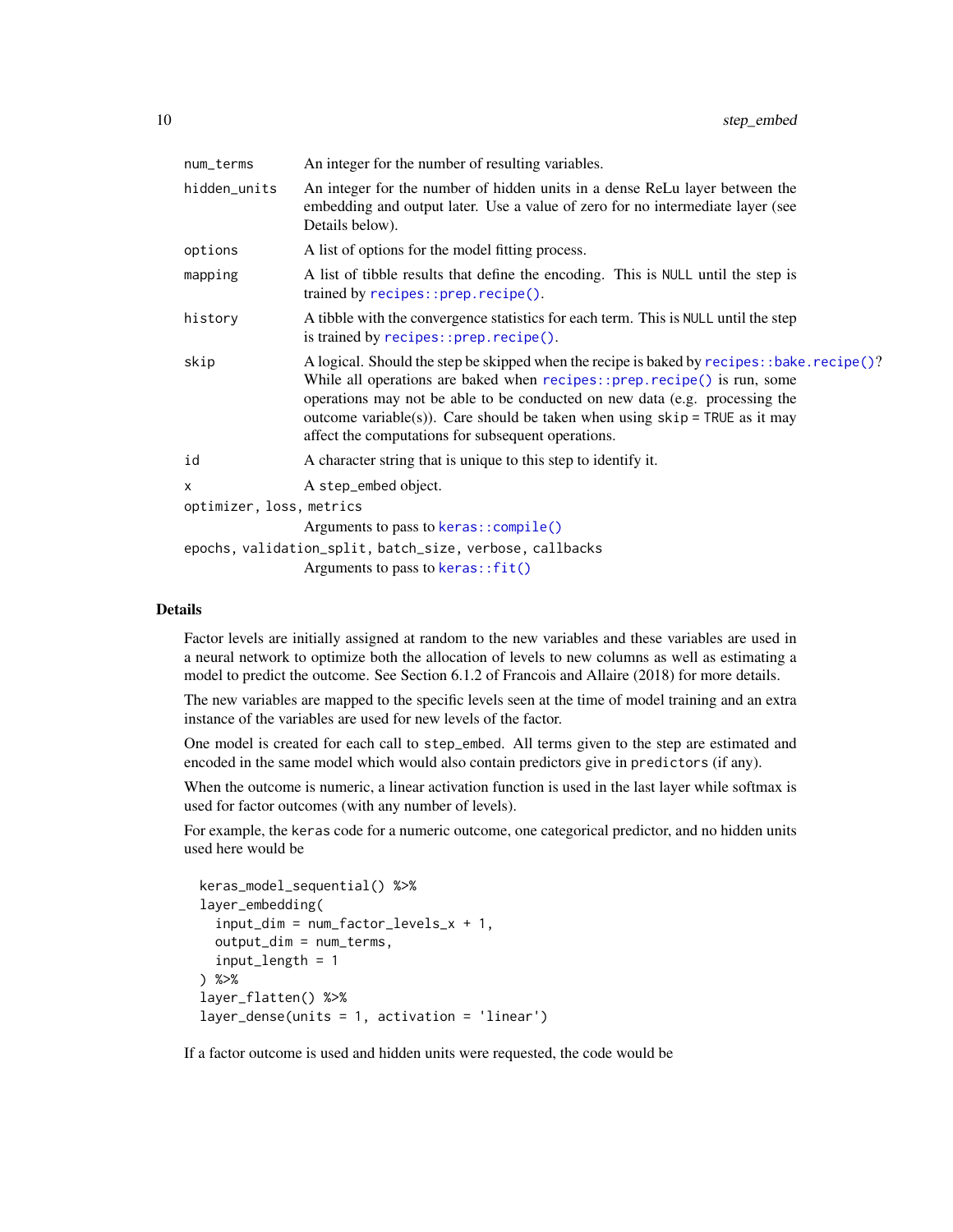#### step\_embed 11

```
keras_model_sequential() %>%
layer_embedding(
  input\_dim = num_factor\_levels_x + 1,
 output_dim = num_terms,
 input_length = 1
) %>%
layer_flatten() %>%
layer_dense(units = hidden_units, activation = "relu") %>%
layer_dense(units = num_factor_levels_y, activation = 'softmax')
```
Other variables specified by predictors are added as an additional dense layer after layer\_flatten and before the hidden layer.

Also note that it may be difficult to obtain reproducible results using this step due to the nature of Tensorflow (see link in References).

tensorflow models cannot be run in parallel within the same session (via foreach or futures) or the parallel package. If using a recipes with this step with caret, avoid parallel processing.

#### Value

An updated version of recipe with the new step added to the sequence of existing steps (if any). For the tidy method, a tibble with columns terms (the selectors or variables for encoding), level (the factor levels), and several columns containing embed in the name.

### References

Francois C and Allaire JJ (2018) *Deep Learning with R*, Manning

"How can I obtain reproducible results using Keras during development?" [https://tinyurl.com/](https://tinyurl.com/keras-repro) [keras-repro](https://tinyurl.com/keras-repro)

"Concatenate Embeddings for Categorical Variables with Keras" [https://flovv.github.io/Embe](https://flovv.github.io/Embeddings_with_keras_part2/)ddings\_ [with\\_keras\\_part2/](https://flovv.github.io/Embeddings_with_keras_part2/)

#### Examples

```
library(modeldata)
data(okc)
if (is_tf_available()) {
 rec <- recipe(Class ~ age + location, data = okc) %>%
   step_embed(location, outcome = vars(Class),
               options = embed_control(epochs = 10))
}
```
# See https://embed.tidymodels.org for examples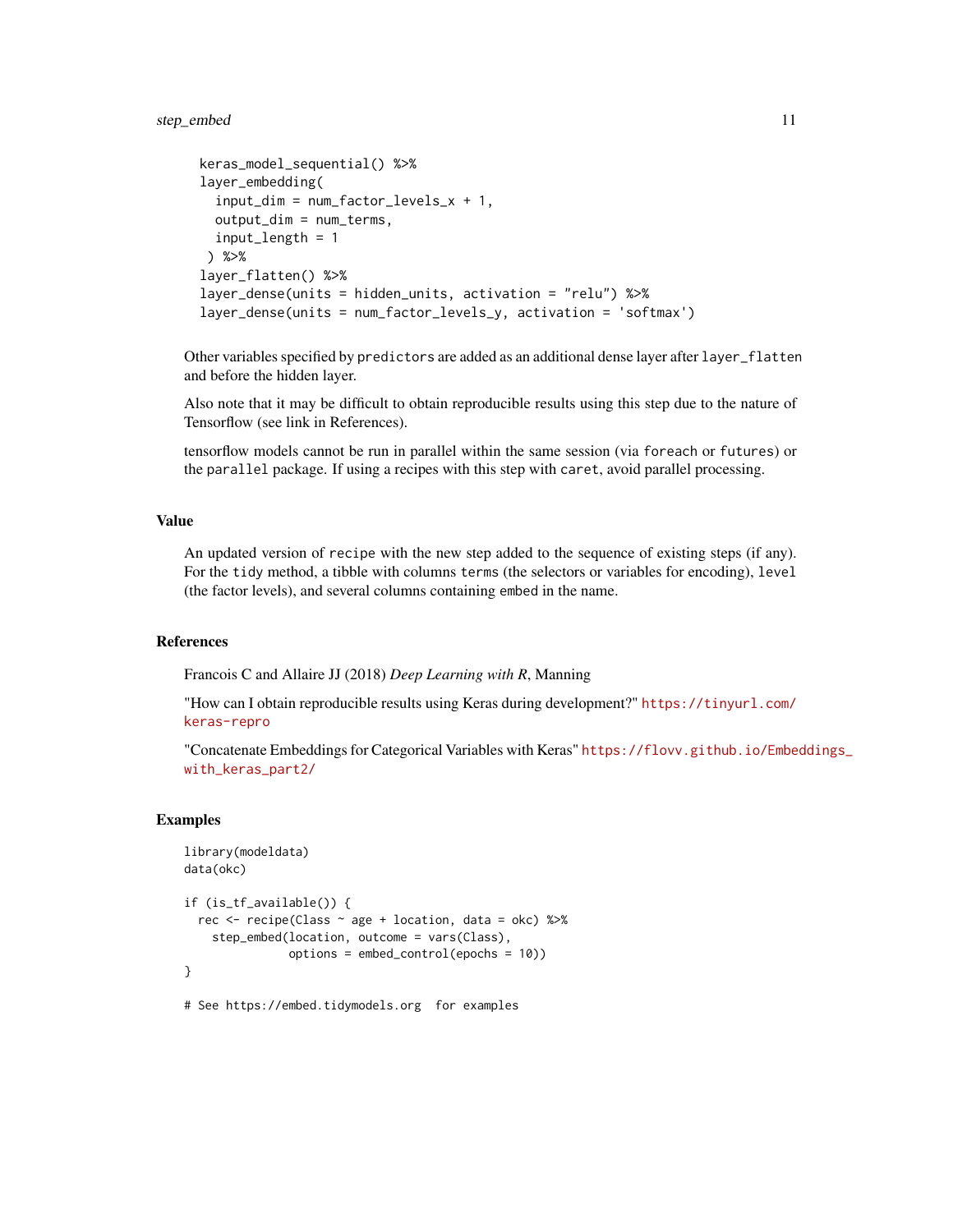<span id="page-11-0"></span>

#### Description

step\_feature\_hash creates a a *specification* of a recipe step that will convert nominal data (e.g. character or factors) into one or more numeric binary columns using the levels of the original data.

#### Usage

```
step_feature_hash(
 recipe,
  ...,
  role = "predictor",
  trained = FALSE,
  num\_hash = 2^6,preserve = FALSE,
 columns = NULL,
  skip = FALSE,
  id = rand_id("feature_hash")
)
```
## S3 method for class 'step\_feature\_hash' tidy $(x, \ldots)$ 

## Arguments

| recipe   | A recipe object. The step will be added to the sequence of operations for this<br>recipe.                                                                                                                                                                                                                                                                                                     |
|----------|-----------------------------------------------------------------------------------------------------------------------------------------------------------------------------------------------------------------------------------------------------------------------------------------------------------------------------------------------------------------------------------------------|
| .        | One or more selector functions to choose which <i>factor</i> variables will be used to<br>create the dummy variables. See selections () for more details. The selected<br>variables must be factors. For the tidy method, these are not currently used.                                                                                                                                       |
| role     | For model terms created by this step, what analysis role should they be as-<br>signed?. By default, the function assumes that the binary dummy variable columns<br>created by the original variables will be used as predictors in a model.                                                                                                                                                   |
| trained  | A logical to indicate if the quantities for preprocessing have been estimated.                                                                                                                                                                                                                                                                                                                |
| num_hash | The number of resulting dummy variable columns.                                                                                                                                                                                                                                                                                                                                               |
| preserve | A single logical; should the selected column(s) be retained (in addition to the<br>new dummy variables)?                                                                                                                                                                                                                                                                                      |
| columns  | A character vector for the selected columns. This is NULL until the step is trained<br>by $recipes::prep.recipe()$ .                                                                                                                                                                                                                                                                          |
| skip     | A logical. Should the step be skipped when the recipe is baked by recipes: :bake.recipe()?<br>While all operations are baked when recipes:: prep. recipe() is run, some<br>operations may not be able to be conducted on new data (e.g. processing the<br>outcome variable(s)). Care should be taken when using $skip = TRUE$ as it may<br>affect the computations for subsequent operations. |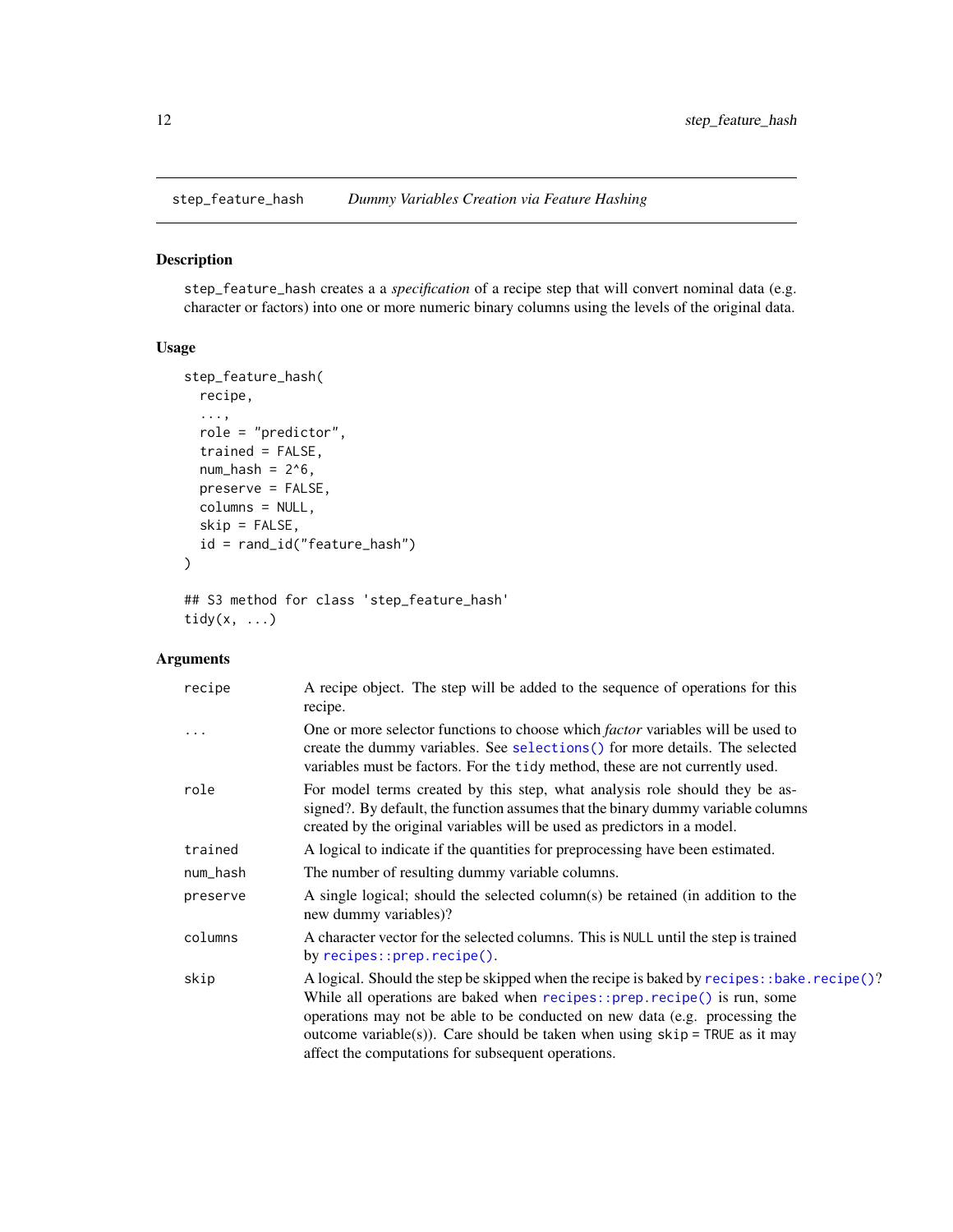<span id="page-12-0"></span>

| id | A character string that is unique to this step to identify it. |
|----|----------------------------------------------------------------|
|    | A step_feature_hash object.                                    |

step\_feature\_hash() will create a set of binary dummy variables from a factor or character variable. The values themselves are used to determine which row that the dummy variable should be assigned (as opposed to having a specific column that the value will map to).

Since this method does not rely on a pre-determined assignment of levels to columns, new factor levels can be added to the selected columns without issue. Missing values result in missing values for all of the hashed columns.

Note that the assignment of the levels to the hashing columns does not try to maximize the allocation. It is likely that multiple levels of the column will map to the same hashed columns (even with small data sets). Similarly, it is likely that some columns will have all zeros. A zero-variance filter (via  $recipes::step_zv()$ ) is recommended for any recipe that uses hashed columns.

#### Value

An updated version of recipe with the new step added to the sequence of existing steps (if any). For the tidy method, a tibble with columns terms (the selectors or original variables selected).

#### References

Weinberger, K, A Dasgupta, J Langford, A Smola, and J Attenberg. 2009. "Feature Hashing for Large Scale Multitask Learning." In Proceedings of the 26th Annual International Conference on Machine Learning, 1113–20. ACM.

Kuhn and Johnson (2020) *Feature Engineering and Selection: A Practical Approach for Predictive Models*. CRC/Chapman Hall [https://bookdown.org/max/FES/encoding-predictors-with-ma](https://bookdown.org/max/FES/encoding-predictors-with-many-categories.html)ny-categories. [html](https://bookdown.org/max/FES/encoding-predictors-with-many-categories.html)

#### See Also

[recipes::step\\_dummy\(\)](#page-0-0), [recipes::step\\_zv\(\)](#page-0-0)

#### Examples

```
data(okc, package = "modeldata")
if (is_tf_available()) {
 # This may take a while:
 rec <-
   recipe(Class \sim age + location, data = okc) %>%
   step_feature_hash(location, num_hash = 2^6, preserve = TRUE) %>%
   prep()
 # How many of the 135 locations ended up in each hash column?
 results <-
   juice(rec, starts_with("location")) %>%
```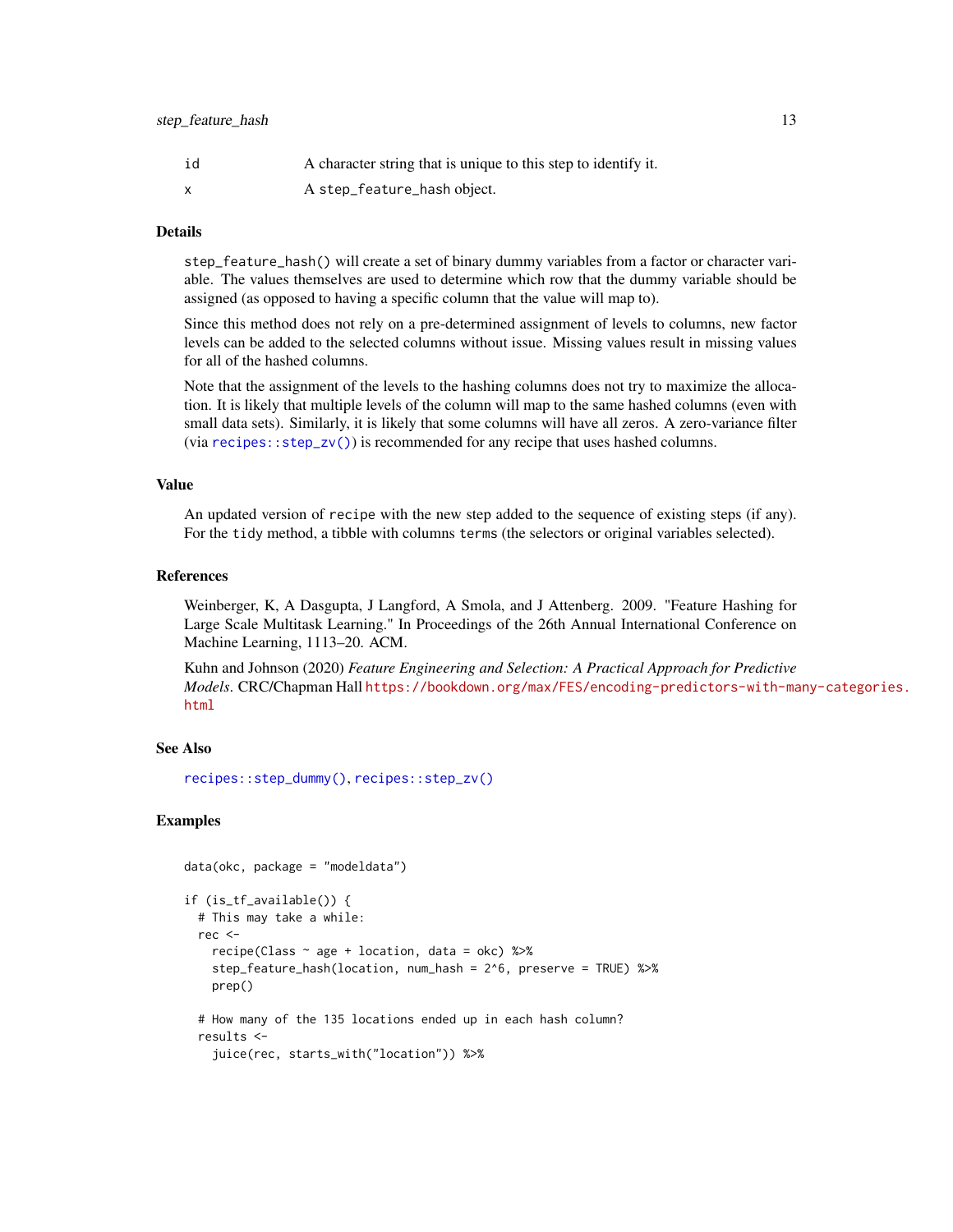```
distinct()
 apply(results %>% select(-location), 2, sum) %>% table()
}
```
step\_lencode\_bayes *Supervised Factor Conversions into Linear Functions using Bayesian Likelihood Encodings*

## Description

step\_lencode\_bayes creates a *specification* of a recipe step that will convert a nominal (i.e. factor) predictor into a single set of scores derived from a generalized linear model estimated using Bayesian analysis.

## Usage

```
step_lencode_bayes(
  recipe,
  ...,
  role = NA,
  trained = FALSE,
  outcome = NULL,
 options = list(seed = sample.int(10<sup>0</sup>5, 1)),verbose = FALSE,
 mapping = NULL,
  skip = FALSE,
  id = rand_id("lencode_bayes")
)
## S3 method for class 'step_lencode_bayes'
```
## Arguments

tidy(x, ...)

| recipe   | A recipe object. The step will be added to the sequence of operations for this<br>recipe.                                                                                                                                                          |
|----------|----------------------------------------------------------------------------------------------------------------------------------------------------------------------------------------------------------------------------------------------------|
| $\cdots$ | One or more selector functions to choose variables. For step_lencode_bayes,<br>this indicates the variables to be encoded into a numeric format. See recipes::selections()<br>for more details. For the tidy method, these are not currently used. |
| role     | Not used by this step since no new variables are created.                                                                                                                                                                                          |
| trained  | A logical to indicate if the quantities for preprocessing have been estimated.                                                                                                                                                                     |
| outcome  | A call to vars to specify which variable is used as the outcome in the generalized<br>linear model. Only numeric and two-level factors are currently supported.                                                                                    |
| options  | A list of options to pass to rstanarm::stan_glmer().                                                                                                                                                                                               |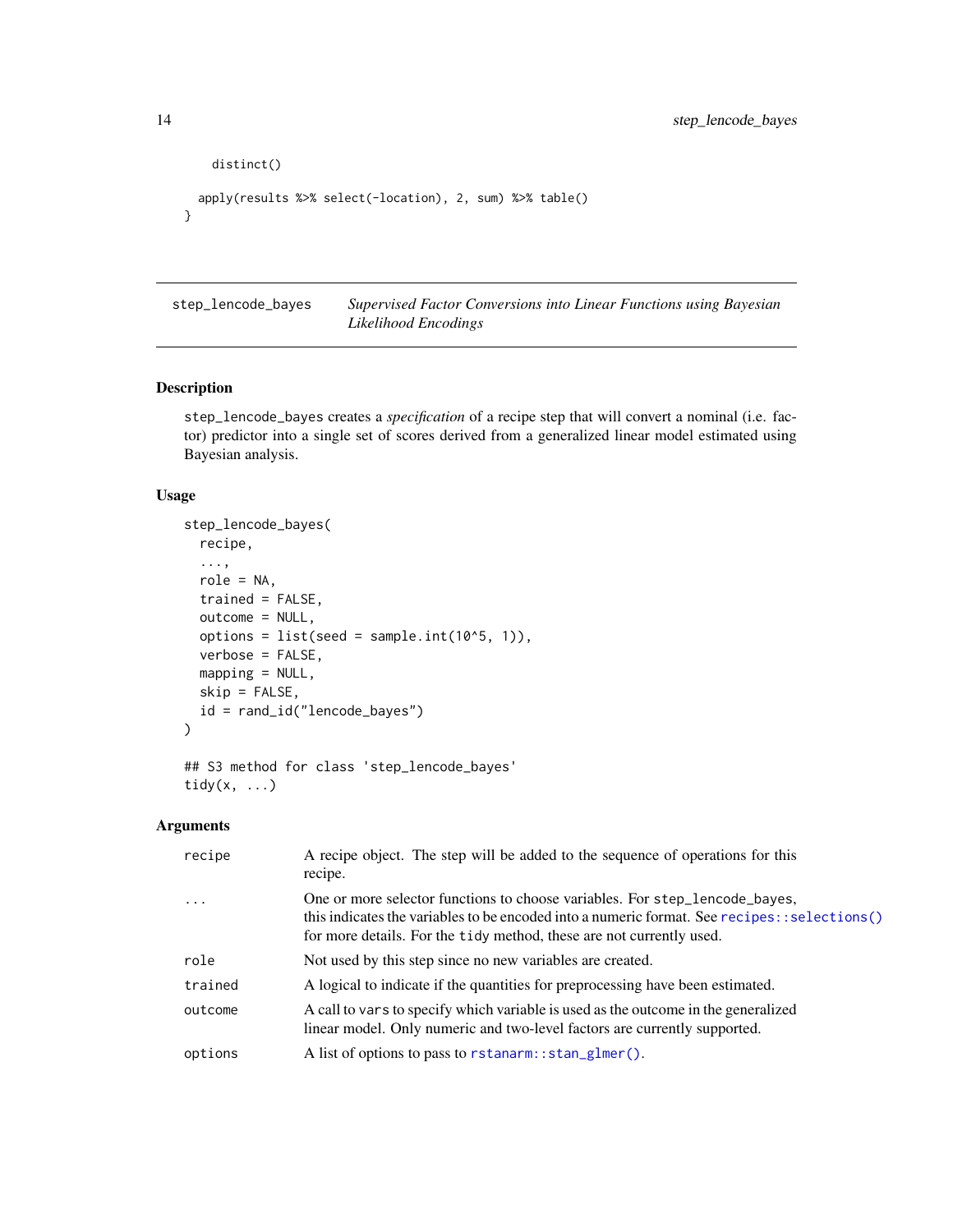<span id="page-14-0"></span>

| verbose | A logical to control the default printing by rstanarm: : stan_glmer().                                                                                                                                                                                                                                                                                                                         |
|---------|------------------------------------------------------------------------------------------------------------------------------------------------------------------------------------------------------------------------------------------------------------------------------------------------------------------------------------------------------------------------------------------------|
| mapping | A list of tibble results that define the encoding. This is NULL until the step is<br>trained by recipes::prep.recipe().                                                                                                                                                                                                                                                                        |
| skip    | A logical. Should the step be skipped when the recipe is baked by recipes: : bake. recipe()?<br>While all operations are baked when $recipes::prep.recipe()$ is run, some<br>operations may not be able to be conducted on new data (e.g. processing the<br>outcome variable(s)). Care should be taken when using $skip =$ TRUE as it may<br>affect the computations for subsequent operations |
| id      | A character string that is unique to this step to identify it.                                                                                                                                                                                                                                                                                                                                 |
| X       | A step_lencode_bayes object.                                                                                                                                                                                                                                                                                                                                                                   |

For each factor predictor, a generalized linear model is fit to the outcome and the coefficients are returned as the encoding. These coefficients are on the linear predictor scale so, for factor outcomes, they are in log-odds units. The coefficients are created using a no intercept model and, when two factor outcomes are used, the log-odds reflect the event of interest being the *first* level of the factor.

For novel levels, a slightly timmed average of the coefficients is returned.

A hierarchical generalized linear model is fit using [rstanarm::stan\\_glmer\(\)](#page-0-0) and no intercept via

stan\_glmer(outcome  $\sim$  (1 | predictor), data = data, ...)

where the ... include the family argument (automatically set by the step) as well as any arguments given to the options argument to the step. Relevant options include chains, iter, cores, and arguments for the priors (see the links in the References below). prior\_intercept is the argument that has the most effect on the amount of shrinkage.

## Value

An updated version of recipe with the new step added to the sequence of existing steps (if any). For the tidy method, a tibble with columns terms (the selectors or variables for encoding), level (the factor levels), and value (the encodings).

#### References

Micci-Barreca D (2001) "A preprocessing scheme for high-cardinality categorical attributes in classification and prediction problems," ACM SIGKDD Explorations Newsletter, 3(1), 27-32.

Zumel N and Mount J (2017) "vtreat: a data.frame Processor for Predictive Modeling," arXiv:1611.09477

"Hierarchical Partial Pooling for Repeated Binary Trials" <https://tinyurl.com/stan-pooling>

"Prior Distributions for 'rstanarm" Models" <https://tinyurl.com/stan-priors>

"Estimating Generalized (Non-)Linear Models with Group-Specific Terms with rstanarm" [https:](https://tinyurl.com/stan-glm-grouped) [//tinyurl.com/stan-glm-grouped](https://tinyurl.com/stan-glm-grouped)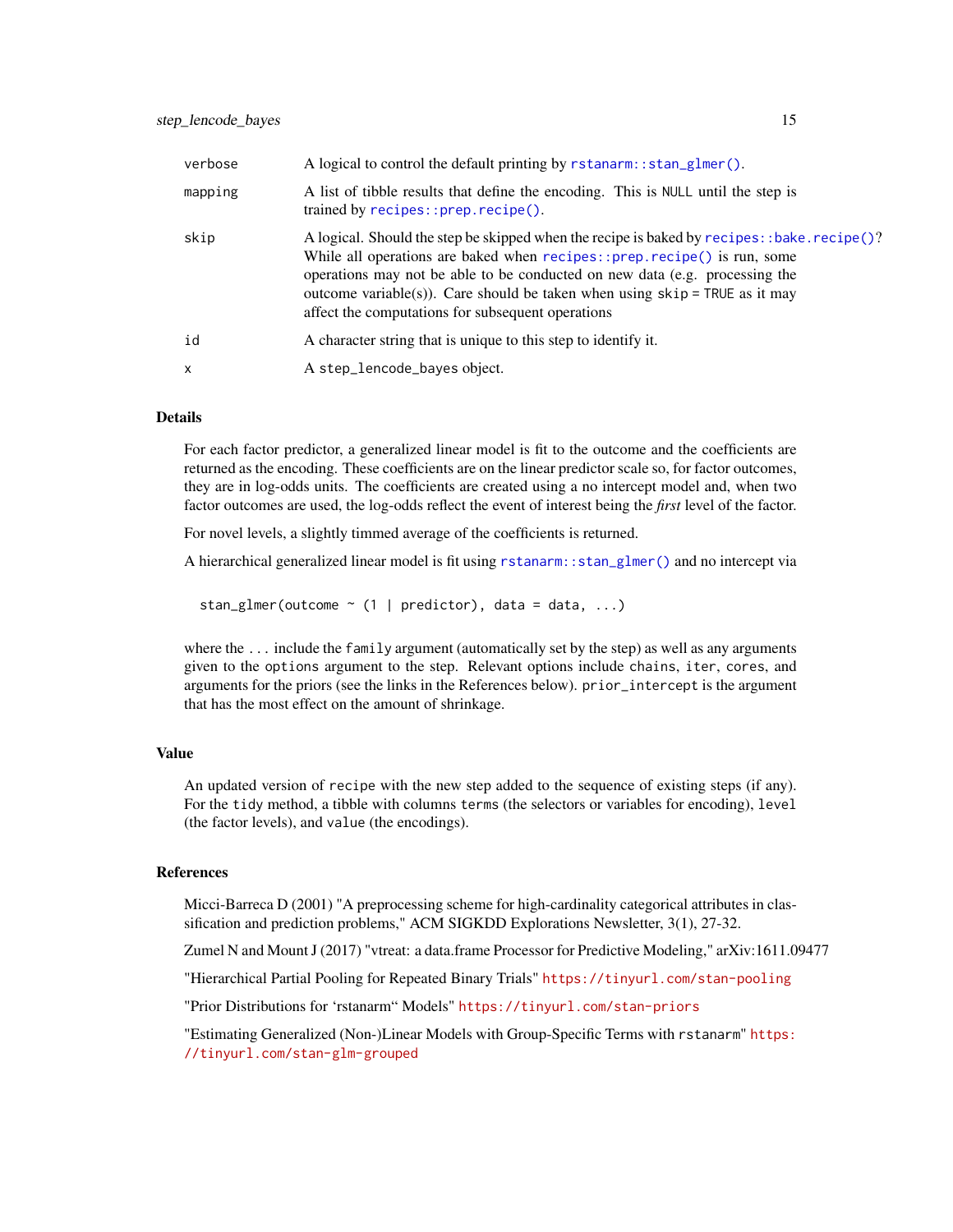## Examples

```
library(recipes)
library(dplyr)
library(modeldata)
data(okc)
reencoded <- recipe(Class ~ age + location, data = okc) %>%
  step_lencode_bayes(location, outcome = vars(Class))
# See https://embed.tidymodels.org for examples
```

| step_lencode_glm | Supervised Factor Conversions into Linear Functions using Likeli- |  |  |  |
|------------------|-------------------------------------------------------------------|--|--|--|
|                  | hood Encodings                                                    |  |  |  |

## Description

step\_lencode\_glm creates a *specification* of a recipe step that will convert a nominal (i.e. factor) predictor into a single set of scores derived from a generalized linear model.

#### Usage

```
step_lencode_glm(
 recipe,
  ...,
 role = NA,
 trained = FALSE,
 outcome = NULL,
 mapping = NULL,
 skip = FALSE,
  id = rand_id("lencode_glm")
\mathcal{E}## S3 method for class 'step_lencode_glm'
```

```
tidy(x, ...)
```
### Arguments

| recipe   | A recipe object. The step will be added to the sequence of operations for this<br>recipe.                                                                                                                                                            |
|----------|------------------------------------------------------------------------------------------------------------------------------------------------------------------------------------------------------------------------------------------------------|
| $\cdots$ | One or more selector functions to choose variables. For step_lencode_glm,<br>(b) this indicates the variables to be encoded into a numeric format. See recipes: : selections<br>for more details. For the tidy method, these are not currently used. |
| role     | Not used by this step since no new variables are created.                                                                                                                                                                                            |
| trained  | A logical to indicate if the quantities for preprocessing have been estimated.                                                                                                                                                                       |

<span id="page-15-0"></span>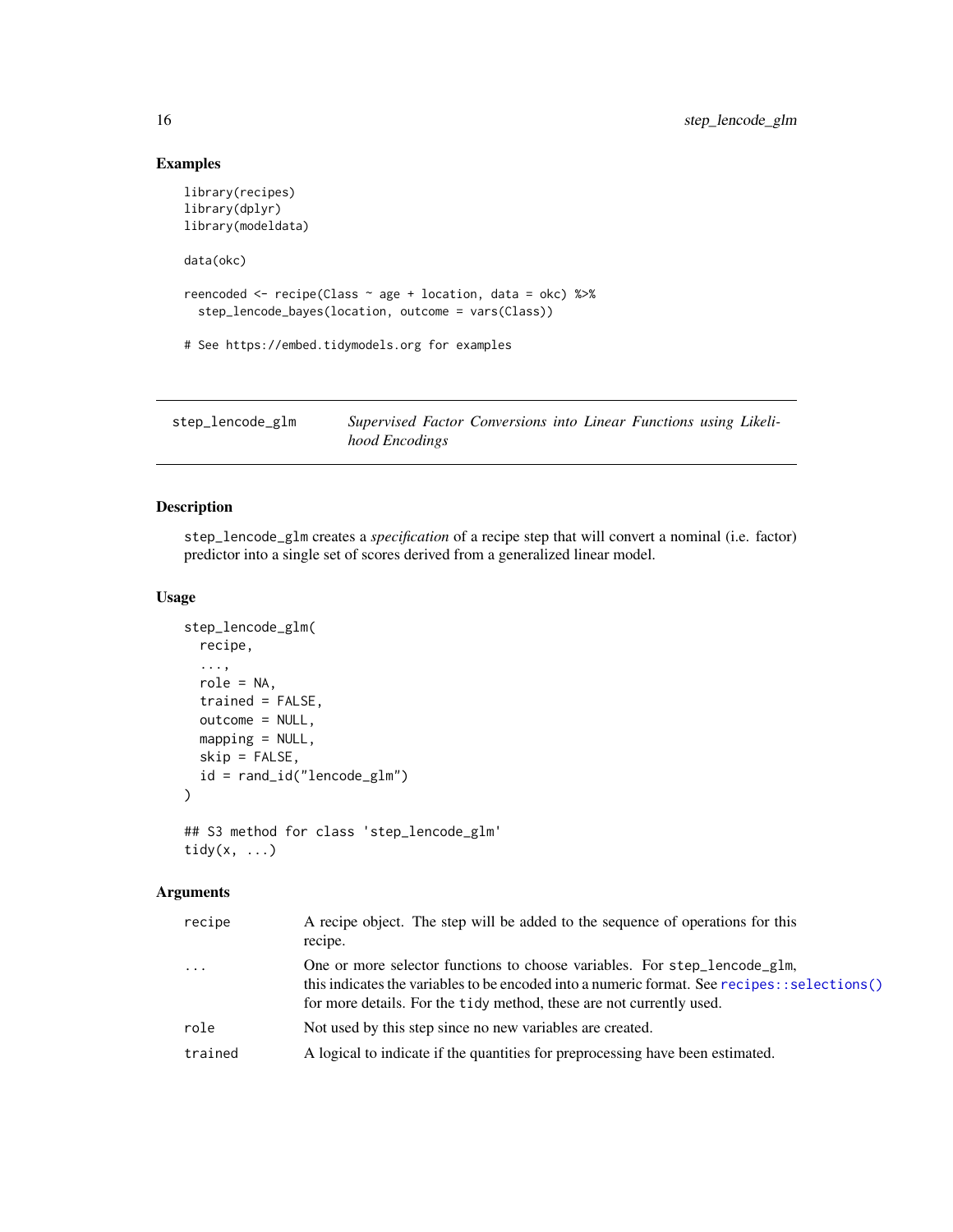<span id="page-16-0"></span>

| outcome      | A call to vars to specify which variable is used as the outcome in the generalized<br>linear model. Only numeric and two-level factors are currently supported.                                                                                                                                                                                                                              |
|--------------|----------------------------------------------------------------------------------------------------------------------------------------------------------------------------------------------------------------------------------------------------------------------------------------------------------------------------------------------------------------------------------------------|
| mapping      | A list of tibble results that define the encoding. This is NULL until the step is<br>trained by recipes::prep.recipe().                                                                                                                                                                                                                                                                      |
| skip         | A logical. Should the step be skipped when the recipe is baked by recipes: :bake.recipe()?<br>While all operations are baked when $recipes::prep.recipe()$ is run, some<br>operations may not be able to be conducted on new data (e.g. processing the<br>outcome variable(s)). Care should be taken when using $skip =$ TRUE as it may<br>affect the computations for subsequent operations |
| id           | A character string that is unique to this step to identify it.                                                                                                                                                                                                                                                                                                                               |
| $\mathsf{x}$ | A step_lencode_glm object.                                                                                                                                                                                                                                                                                                                                                                   |

For each factor predictor, a generalized linear model is fit to the outcome and the coefficients are returned as the encoding. These coefficients are on the linear predictor scale so, for factor outcomes, they are in log-odds units. The coefficients are created using a no intercept model and, when two factor outcomes are used, the log-odds reflect the event of interest being the *first* level of the factor.

For novel levels, a slightly timmed average of the coefficients is returned.

#### Value

An updated version of recipe with the new step added to the sequence of existing steps (if any). For the tidy method, a tibble with columns terms (the selectors or variables for encoding), level (the factor levels), and value (the encodings).

#### References

Micci-Barreca D (2001) "A preprocessing scheme for high-cardinality categorical attributes in classification and prediction problems," ACM SIGKDD Explorations Newsletter, 3(1), 27-32.

Zumel N and Mount J (2017) "vtreat: a data.frame Processor for Predictive Modeling," arXiv:1611.09477

#### Examples

```
library(recipes)
library(dplyr)
library(modeldata)
data(okc)
glm_est <- recipe(Class ~ age + location, data = okc) %>%
 step_lencode_glm(location, outcome = vars(Class))
# See https://embed.tidymodels.org for examples
```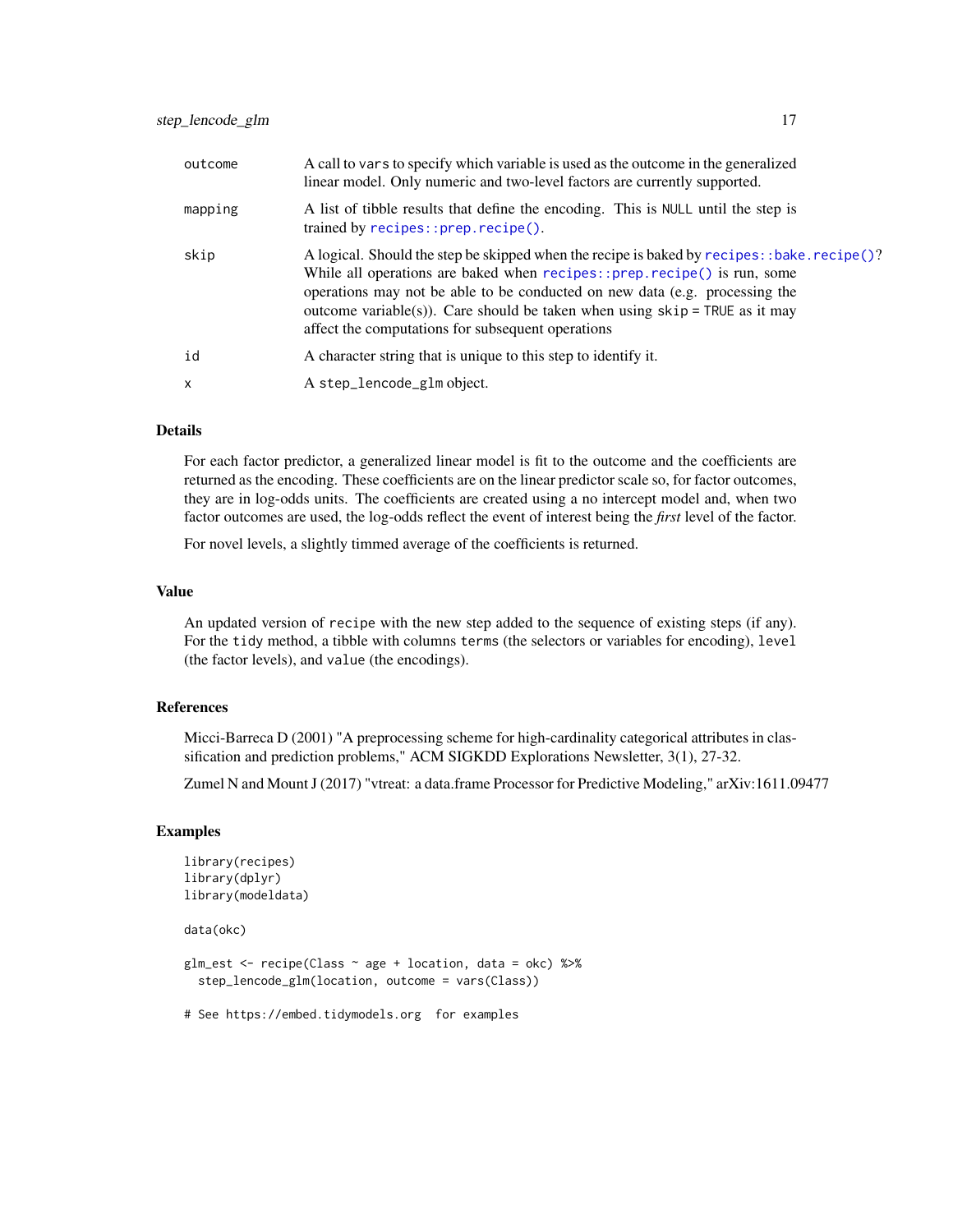<span id="page-17-0"></span>step\_lencode\_mixed *Supervised Factor Conversions into Linear Functions using Bayesian Likelihood Encodings*

## Description

step\_lencode\_mixed creates a *specification* of a recipe step that will convert a nominal (i.e. factor) predictor into a single set of scores derived from a generalized linear mixed model.

#### Usage

```
step_lencode_mixed(
  recipe,
  ...,
  role = NA,
  trained = FALSE,
  outcome = NULL,
 options = list(verbose = \emptyset),
 mapping = NULL,
 skip = FALSE,
 id = rand_id("lencode_mixed")
\mathcal{E}## S3 method for class 'step_lencode_mixed'
```
tidy(x, ...)

## Arguments

| recipe  | A recipe object. The step will be added to the sequence of operations for this<br>recipe.                                                                                                                                                                                                                                                                                                      |
|---------|------------------------------------------------------------------------------------------------------------------------------------------------------------------------------------------------------------------------------------------------------------------------------------------------------------------------------------------------------------------------------------------------|
| .       | One or more selector functions to choose variables. For step_lencode_mixed,<br>this indicates the variables to be encoded into a numeric format. See recipes:: selections()<br>for more details. For the tidy method, these are not currently used.                                                                                                                                            |
| role    | Not used by this step since no new variables are created.                                                                                                                                                                                                                                                                                                                                      |
| trained | A logical to indicate if the quantities for preprocessing have been estimated.                                                                                                                                                                                                                                                                                                                 |
| outcome | A call to vars to specify which variable is used as the outcome in the generalized<br>linear model. Only numeric and two-level factors are currently supported.                                                                                                                                                                                                                                |
| options | A list of options to pass to $l$ me4:: $l$ mer() or $l$ me4:: $gl$ mer().                                                                                                                                                                                                                                                                                                                      |
| mapping | A list of tibble results that define the encoding. This is NULL until the step is<br>trained by recipes::prep.recipe().                                                                                                                                                                                                                                                                        |
| skip    | A logical. Should the step be skipped when the recipe is baked by recipes: : bake. recipe()?<br>While all operations are baked when $recipes::prep.recipe()$ is run, some<br>operations may not be able to be conducted on new data (e.g. processing the<br>outcome variable(s)). Care should be taken when using $skip =$ TRUE as it may<br>affect the computations for subsequent operations |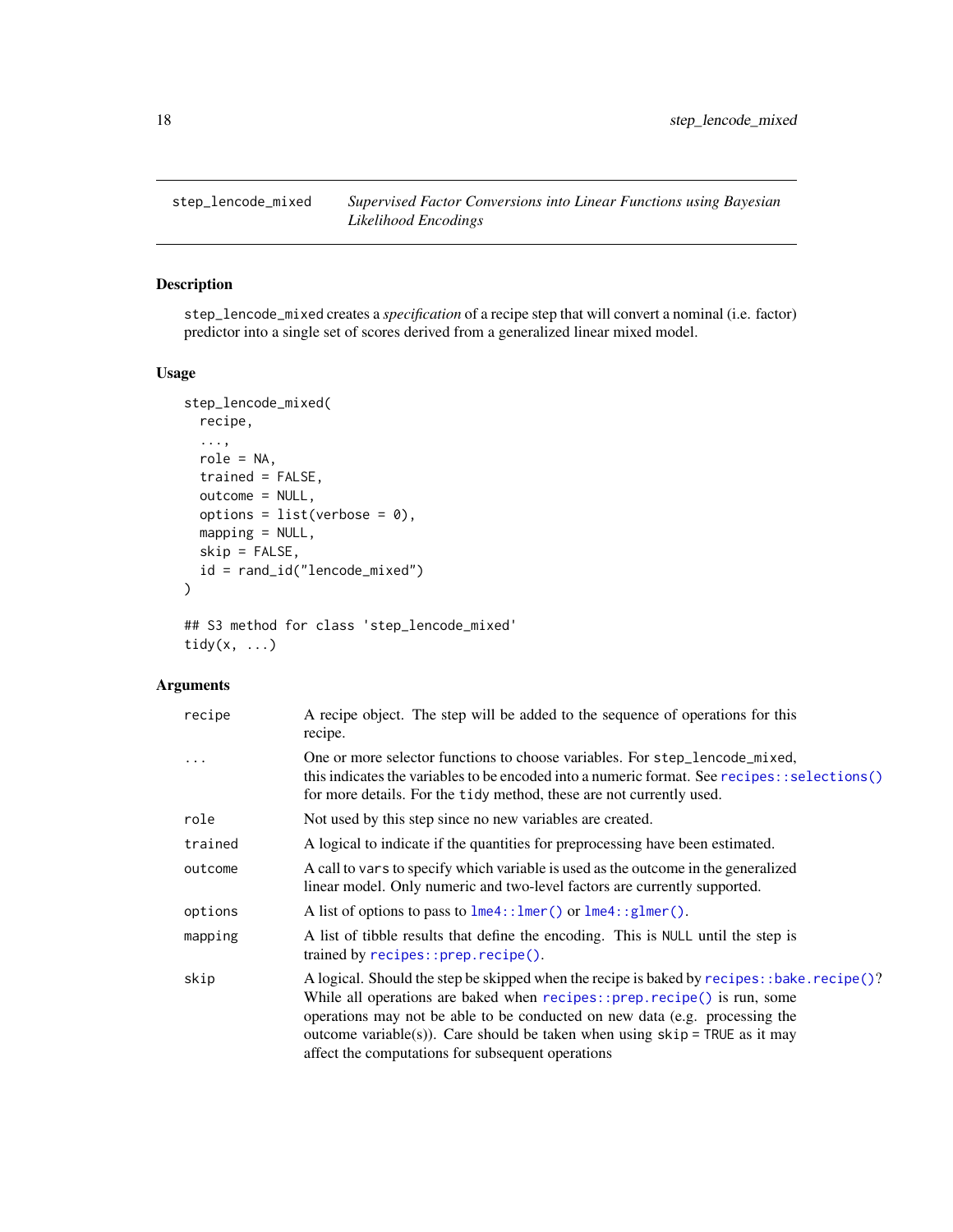<span id="page-18-0"></span>

| id | A character string that is unique to this step to identify it. |
|----|----------------------------------------------------------------|
|    | A step_lencode_mixed object.                                   |

For each factor predictor, a generalized linear model is fit to the outcome and the coefficients are returned as the encoding. These coefficients are on the linear predictor scale so, for factor outcomes, they are in log-odds units. The coefficients are created using a no intercept model and, when two factor outcomes are used, the log-odds reflect the event of interest being the *first* level of the factor.

For novel levels, a slightly timmed average of the coefficients is returned.

A hierarchical generalized linear model is fit using [lme4::lmer\(\)](#page-0-0) or [lme4::glmer\(\)](#page-0-0), depending on the nature of the outcome, and no intercept via

 $lmer(outcome ~ 1 + (1 | predictor), data = data, ...)$ 

where the ... include the family argument (automatically set by the step) as well as any arguments given to the options argument to the step. Relevant options include control and others.

## Value

An updated version of recipe with the new step added to the sequence of existing steps (if any). For the tidy method, a tibble with columns terms (the selectors or variables for encoding), level (the factor levels), and value (the encodings).

#### References

Micci-Barreca D (2001) "A preprocessing scheme for high-cardinality categorical attributes in classification and prediction problems," ACM SIGKDD Explorations Newsletter, 3(1), 27-32.

Zumel N and Mount J (2017) "vtreat: a data.frame Processor for Predictive Modeling," arXiv:1611.09477

#### Examples

```
library(recipes)
library(dplyr)
library(modeldata)
```
data(okc)

reencoded <- recipe(Class ~ age + location, data = okc) %>% step\_lencode\_mixed(location, outcome = vars(Class))

# See https://embed.tidymodels.org for examples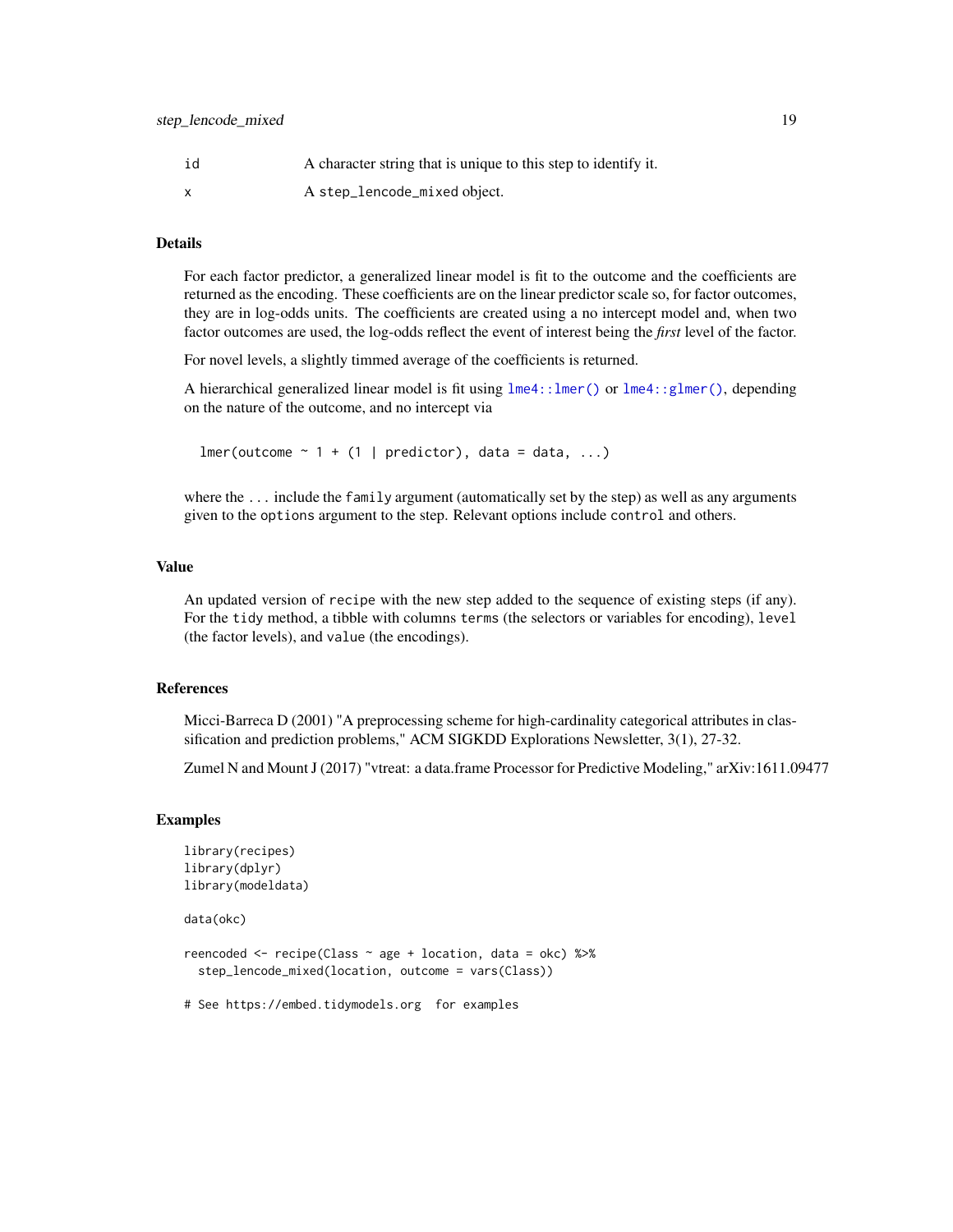<span id="page-19-0"></span>step\_umap *Supervised and unsupervised uniform manifold approximation and projection (UMAP)*

## Description

step\_umap creates a *specification* of a recipe step that will project a set of features into a smaller space.

#### Usage

```
step_umap(
  recipe,
  ...,
 role = "predictor",
  trained = FALSE,
 outcome = NULL,
 neighbors = 15,
 num\_comp = 2,min\_dist = 0.01,
 learn_rate = 1,epochs = NULL,options = list(verbose = FALSE, n_threads = 1),
  seed = sample(10^5, 2),
  retain = FALSE,
 object = NULL,
  skip = FALSE,
  id = rand_id("umap"))
## S3 method for class 'step_umap'
tidy(x, \ldots)
```
## Arguments

| recipe  | A recipe object. The step will be added to the sequence of operations for this<br>recipe.                                                                                                                                                                                                |
|---------|------------------------------------------------------------------------------------------------------------------------------------------------------------------------------------------------------------------------------------------------------------------------------------------|
|         | One or more selector functions to choose variables. For step_umap, this indi-<br>cates the variables to be encoded into a numeric format. Numeric and factor<br>variables can be used. See recipes::selections() for more details. For the<br>tidy method, these are not currently used. |
| role    | For model terms created by this step, what analysis role should they be as-<br>signed?. By default, the function assumes that the new embedding columns<br>created by the original variables will be used as predictors in a model.                                                      |
| trained | A logical to indicate if the quantities for preprocessing have been estimated.                                                                                                                                                                                                           |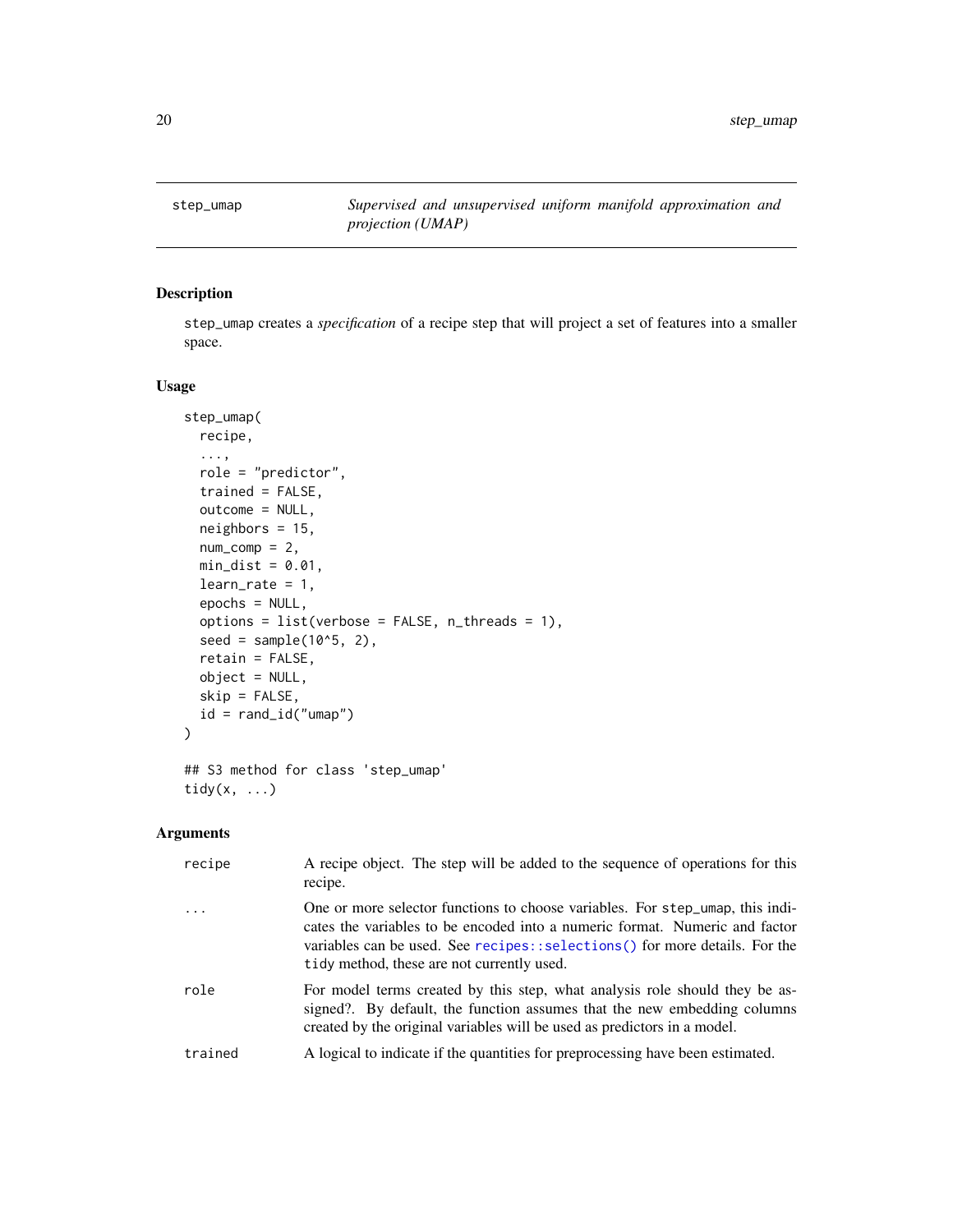<span id="page-20-0"></span>

| outcome    | A call to vars to specify which variable is used as the outcome in the encoding<br>process (if any).                                                                                                                                                                                                                                                                                        |
|------------|---------------------------------------------------------------------------------------------------------------------------------------------------------------------------------------------------------------------------------------------------------------------------------------------------------------------------------------------------------------------------------------------|
| neighbors  | An integer for the number of nearest neighbors used to construct the target sim-<br>plicial set.                                                                                                                                                                                                                                                                                            |
| num_comp   | An integer for the number of UMAP components.                                                                                                                                                                                                                                                                                                                                               |
| min_dist   | The effective minimum distance between embedded points.                                                                                                                                                                                                                                                                                                                                     |
| learn_rate | Positive number of the learning rate for the optimization process.                                                                                                                                                                                                                                                                                                                          |
| epochs     | Number of iterations for the neighbor optimization. See $uwt$ : : $umap()$ for mroe<br>details.                                                                                                                                                                                                                                                                                             |
| options    | A list of options to pass to $u\text{wot}$ :: $u\text{map}()$ . The arguments X, n_neighbors,<br>n_components, min_dist, n_epochs, ret_model, and learning_rate should<br>not be passed here. By default, verbose and n_threads are set.                                                                                                                                                    |
| seed       | Two integers to control the random numbers used by the numerical methods.<br>The default pulls from the main session's stream of numbers and will give repro-<br>ducible results if the seed is set prior to calling prep. recipe() or bake. recipe().                                                                                                                                      |
| retain     | A single logical for whether the original predictors should be kept (in addition<br>to the new embedding variables).                                                                                                                                                                                                                                                                        |
| object     | An object that defines the encoding. This is NULL until the step is trained by<br>recipes::prep.recipe().                                                                                                                                                                                                                                                                                   |
| skip       | A logical. Should the step be skipped when the recipe is baked by recipes: :bake.recipe()?<br>While all operations are baked when recipes:: prep.recipe() is run, some<br>operations may not be able to be conducted on new data (e.g. processing the<br>outcome variable(s)). Care should be taken when using $skip =$ TRUE as it may<br>affect the computations for subsequent operations |
| id         | A character string that is unique to this step to identify it.                                                                                                                                                                                                                                                                                                                              |
| X          | A step_umap object.                                                                                                                                                                                                                                                                                                                                                                         |

UMAP, short for Uniform Manifold Approximation and Projection, is a nonlinear dimension reduction technique that finds local, low-dimensional representations of the data. It can be run unsupervised or supervised with different types of outcome data (e.g. numeric, factor, etc).

#### Value

An updated version of recipe with the new step added to the sequence of existing steps (if any). For the tidy method, a tibble with a column called terms (the selectors or variables for embedding) is returned.

#### References

McInnes, L., & Healy, J. (2018). UMAP: Uniform Manifold Approximation and Projection for Dimension Reduction. <https://arxiv.org/abs/1802.03426>.

"How UMAP Works" [https://umap-learn.readthedocs.io/en/latest/how\\_umap\\_works.html](https://umap-learn.readthedocs.io/en/latest/how_umap_works.html)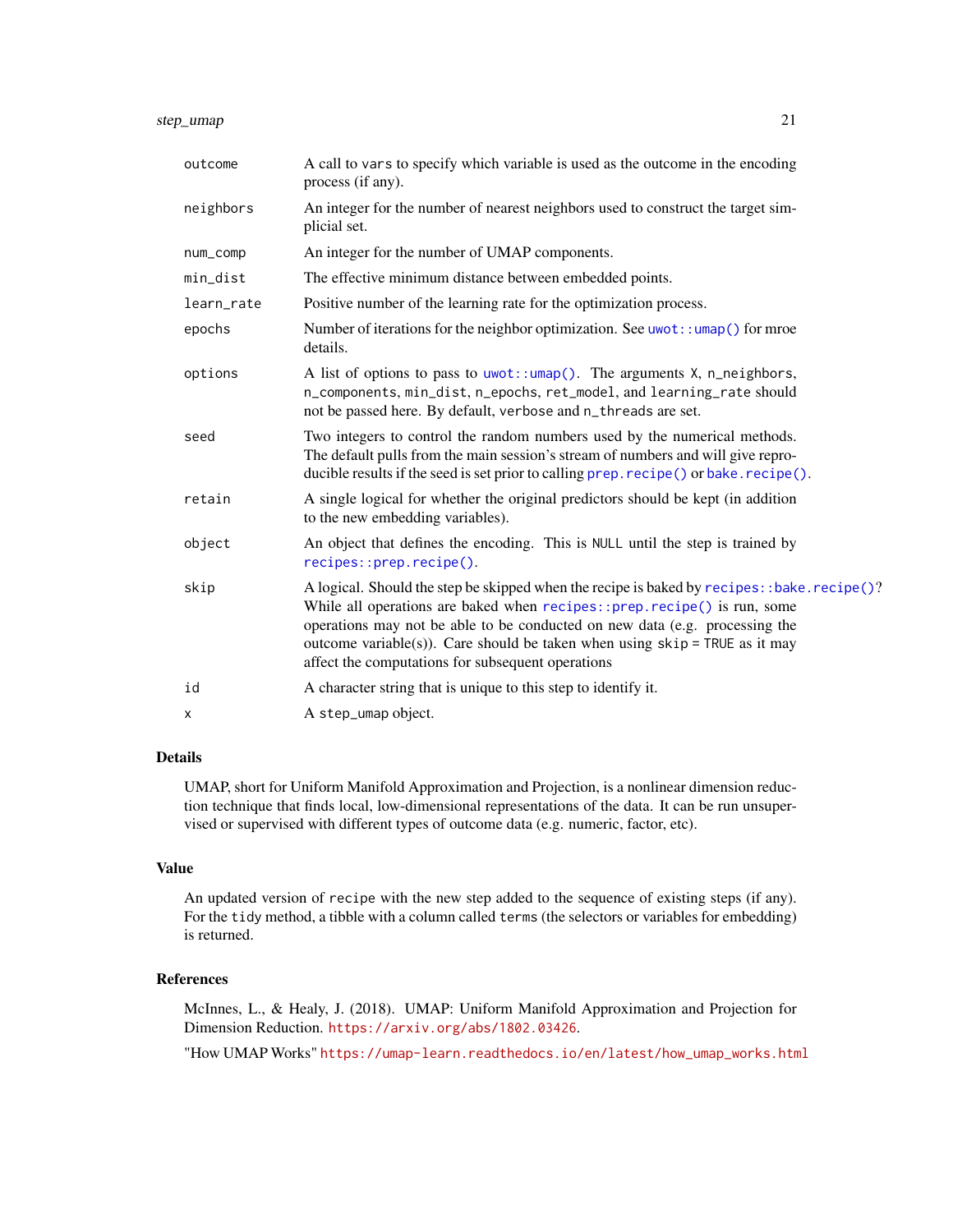#### Examples

```
library(recipes)
library(dplyr)
library(ggplot2)
split \leq seq.int(1, 150, by = 9)
tr <- iris[-split, ]
te <- iris[ split, ]
set.seed(11)
supervised <-
  recipe(Species ~ ., data = tr) %>%
  step_center(all_predictors()) %>%
  step_scale(all_predictors()) %>%
  step_umap(all_predictors(), outcome = vars(Species), num_comp = 2) %>%
  prep(training = tr)theme_set(theme_bw())
bake(supervised, new_data = te, Species, starts_with("umap")) %>%
  ggplot(aes(x = umap_1, y = umap_2, col = Species)) +geom_point(alpha = .5)
```
step\_woe *Weight of evidence transformation*

#### Description

step\_woe creates a *specification* of a recipe step that will transform nominal data into its numerical transformation based on weights of evidence against a binary outcome.

#### Usage

```
step_woe(
  recipe,
  ...,
 role = "predictor",
 outcome,
  trained = FALSE,
 dictionary = NULL,
 Laplace = 1e-06,
 prefix = "woe",
 skip = FALSE,
 id = rand_id("woe"))
## S3 method for class 'step_woe'
tidy(x, \ldots)
```
<span id="page-21-0"></span>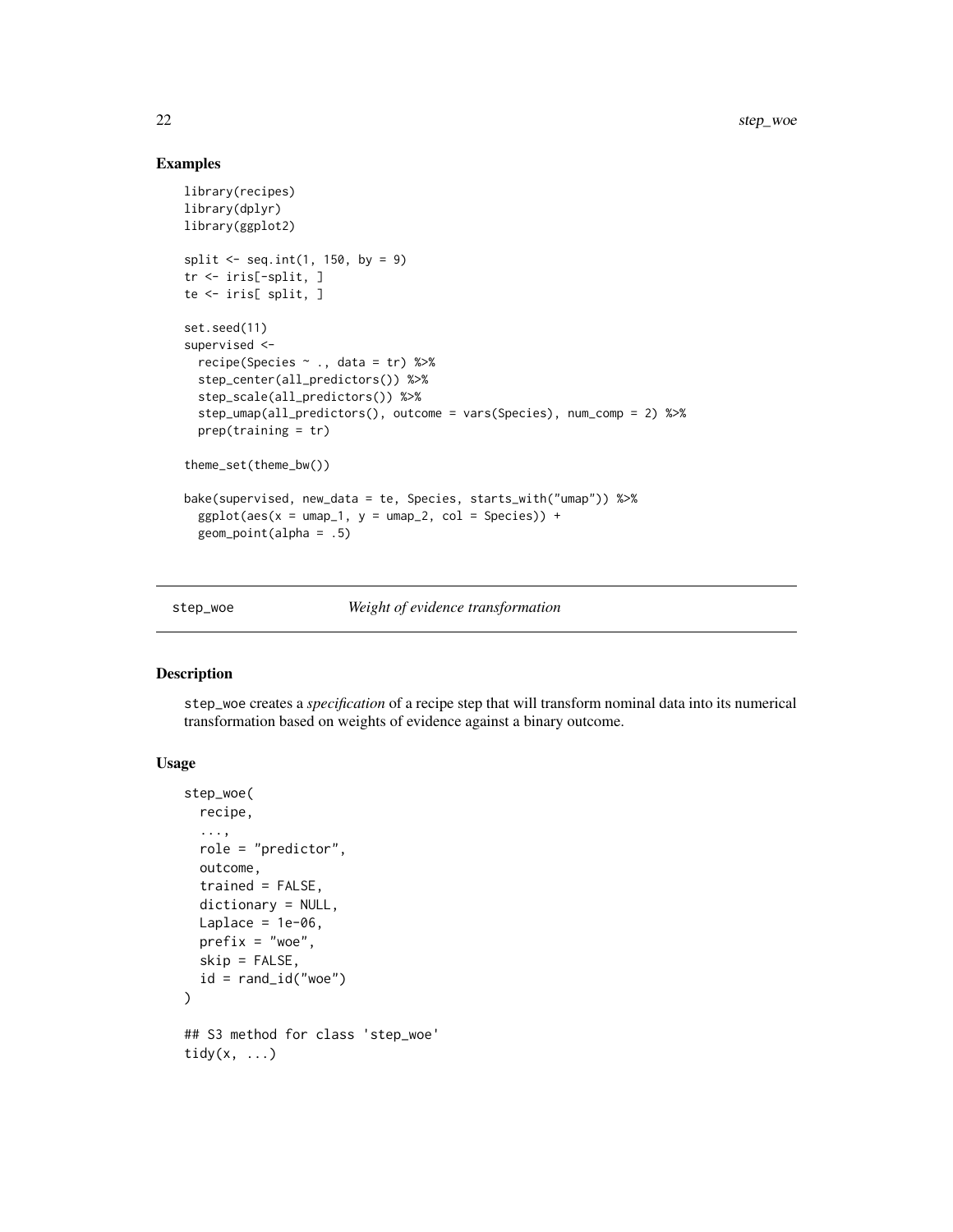#### <span id="page-22-0"></span>step\_woe 23

#### Arguments

| recipe     | A recipe object. The step will be added to the sequence of operations for this<br>recipe.                                                                                                                                                                                                                                                                                                      |
|------------|------------------------------------------------------------------------------------------------------------------------------------------------------------------------------------------------------------------------------------------------------------------------------------------------------------------------------------------------------------------------------------------------|
| .          | One or more selector functions to choose which variables will be used to com-<br>pute the components. See selections () for more details. For the tidy method,<br>these are not currently used.                                                                                                                                                                                                |
| role       | For model terms created by this step, what analysis role should they be as-<br>signed?. By default, the function assumes that the new woe components columns<br>created by the original variables will be used as predictors in a model.                                                                                                                                                       |
| outcome    | The bare name of the binary outcome encased in vars().                                                                                                                                                                                                                                                                                                                                         |
| trained    | A logical to indicate if the quantities for preprocessing have been estimated.                                                                                                                                                                                                                                                                                                                 |
| dictionary | A tbl. A map of levels and woe values. It must have the same layout than<br>the output returned from dictionary(). If 'NULL" the function will build a<br>dictionary with those variables passed to  See dictionary () for details.                                                                                                                                                            |
| Laplace    | The Laplace smoothing parameter. A value usually applied to avoid -Inf/Inf<br>from predictor category with only one outcome class. Set to 0 to allow Inf/-Inf.<br>The default is 1e-6. Also known as 'pseudocount' parameter of the Laplace<br>smoothing technique.                                                                                                                            |
| prefix     | A character string that will be the prefix to the resulting new variables. See notes<br>below.                                                                                                                                                                                                                                                                                                 |
| skip       | A logical. Should the step be skipped when the recipe is baked by recipes: : bake. recipe()?<br>While all operations are baked when recipes:: prep. recipe() is run, some<br>operations may not be able to be conducted on new data (e.g. processing the<br>outcome variable(s)). Care should be taken when using $skip =$ TRUE as it may<br>affect the computations for subsequent operations |
| id         | A character string that is unique to this step to identify it.                                                                                                                                                                                                                                                                                                                                 |
| x          | A step_woe object.                                                                                                                                                                                                                                                                                                                                                                             |
|            |                                                                                                                                                                                                                                                                                                                                                                                                |

#### Details

WoE is a transformation of a group of variables that produces a new set of features. The formula is

 $woe_c = log((P(X = c|Y = 1))/(P(X = c|Y = 0)))$ 

where  $c$  goes from 1 to  $C$  levels of a given nominal predictor variable  $X$ .

These components are designed to transform nominal variables into numerical ones with the property that the order and magnitude reflects the association with a binary outcome. To apply it on numerical predictors, it is advisable to discretize the variables prior to running WoE. Here, each variable will be binarized to have woe associated later. This can achieved by using [step\\_discretize\(\)](#page-0-0).

The argument Laplace is an small quantity added to the proportions of 1's and 0's with the goal to avoid  $log(p/0)$  or  $log(0/p)$  results. The numerical woe versions will have names that begin with woe\_ followed by the respective original name of the variables. See Good (1985).

One can pass a custom dictionary tibble to step\_woe(). It must have the same structure of the output from dictionary() (see examples). If not provided it will be created automatically. The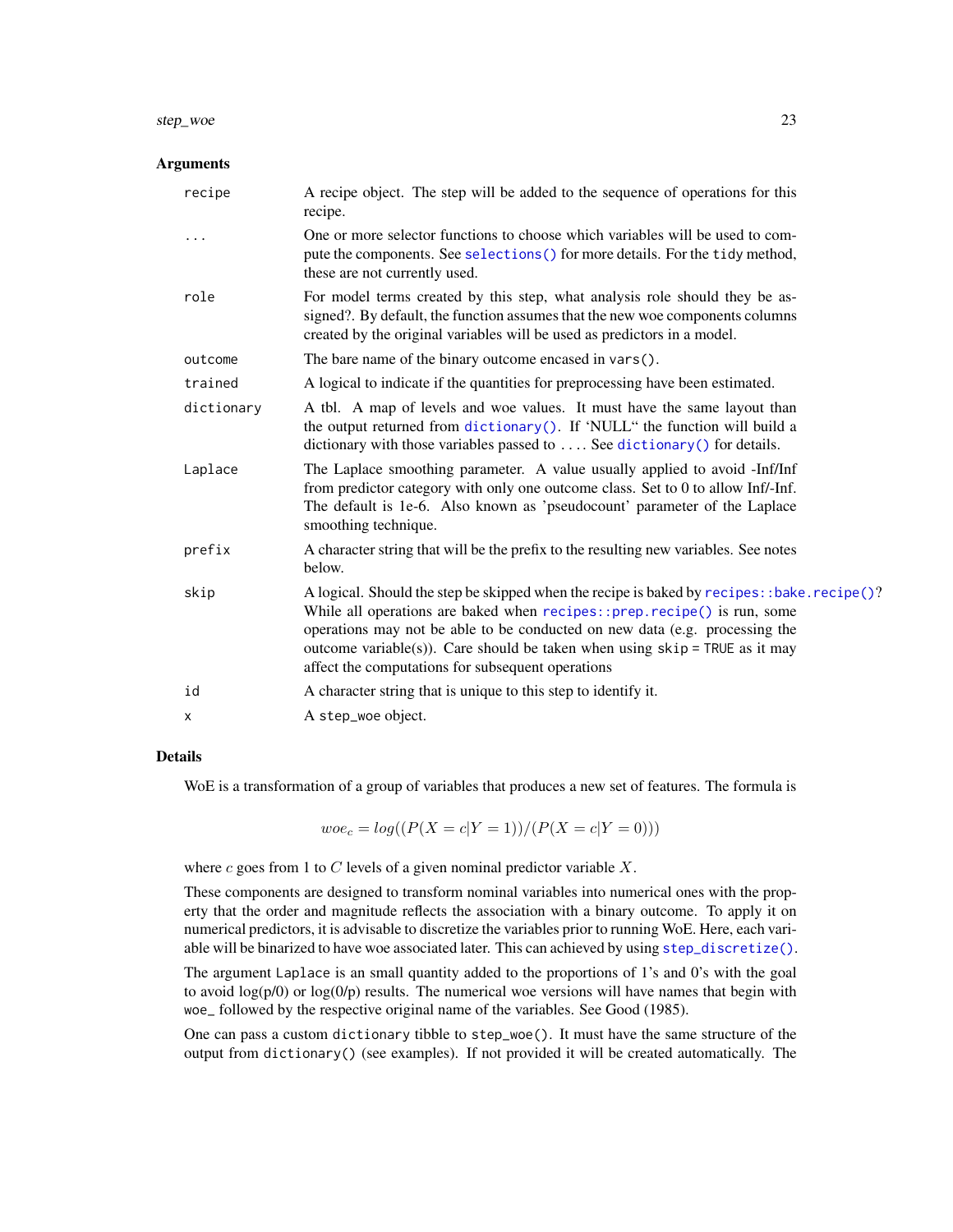role of this tibble is to store the map between the levels of nominal predictor to its woe values. You may want to tweak this object with the goal to fix the orders between the levels of one given predictor. One easy way to do this is by tweaking an output returned from dictionary().

#### Value

An updated version of recipe with the new step added to the sequence of existing steps (if any). For the tidy method, a tibble with the woe dictionary used to map categories with woe values.

#### References

Kullback, S. (1959). *Information Theory and Statistics.* Wiley, New York.

Hastie, T., Tibshirani, R. and Friedman, J. (1986). *Elements of Statistical Learning*, Second Edition, Springer, 2009.

Good, I. J. (1985), "Weight of evidence: A brief survey", *Bayesian Statistics*, 2, pp.249-270.

#### Examples

```
library(modeldata)
data("credit_data")
set.seed(111)
in_training <- sample(1:nrow(credit_data), 2000)
credit_tr <- credit_data[ in_training, ]
credit_te <- credit_data[-in_training, ]
rec \le recipe(Status \sim ., data = credit_tr) %>%
 step_woe(Job, Home, outcome = vars(Status))
woe_models <- prep(rec, training = credit_tr)
# the encoding:
bake(woe_models, new_data = credit_te %>% slice(1:5), starts_with("woe"))
# the original data
credit_te %>% slice(1:5) %>% dplyr::select(Job, Home)
# the details:
tidy(woe_models, number = 1)
# Example of custom dictionary + tweaking
# custom dictionary
woe_dict_custom <- credit_tr %>% dictionary(Job, Home, outcome = "Status")
woe_dict_custom[4, "woe"] <- 1.23 #tweak
#passing custom dict to step_woe()
rec_custom <- recipe(Status ~ ., data = credit_tr) %>%
 step_woe(Job, Home, outcome = vars(Status), dictionary = woe_dict_custom) %>%
 prep
rec_custom_baked <- bake(rec_custom, new_data = credit_te)
rec_custom_baked %>% dplyr::filter(woe_Job == 1.23) %>% head
```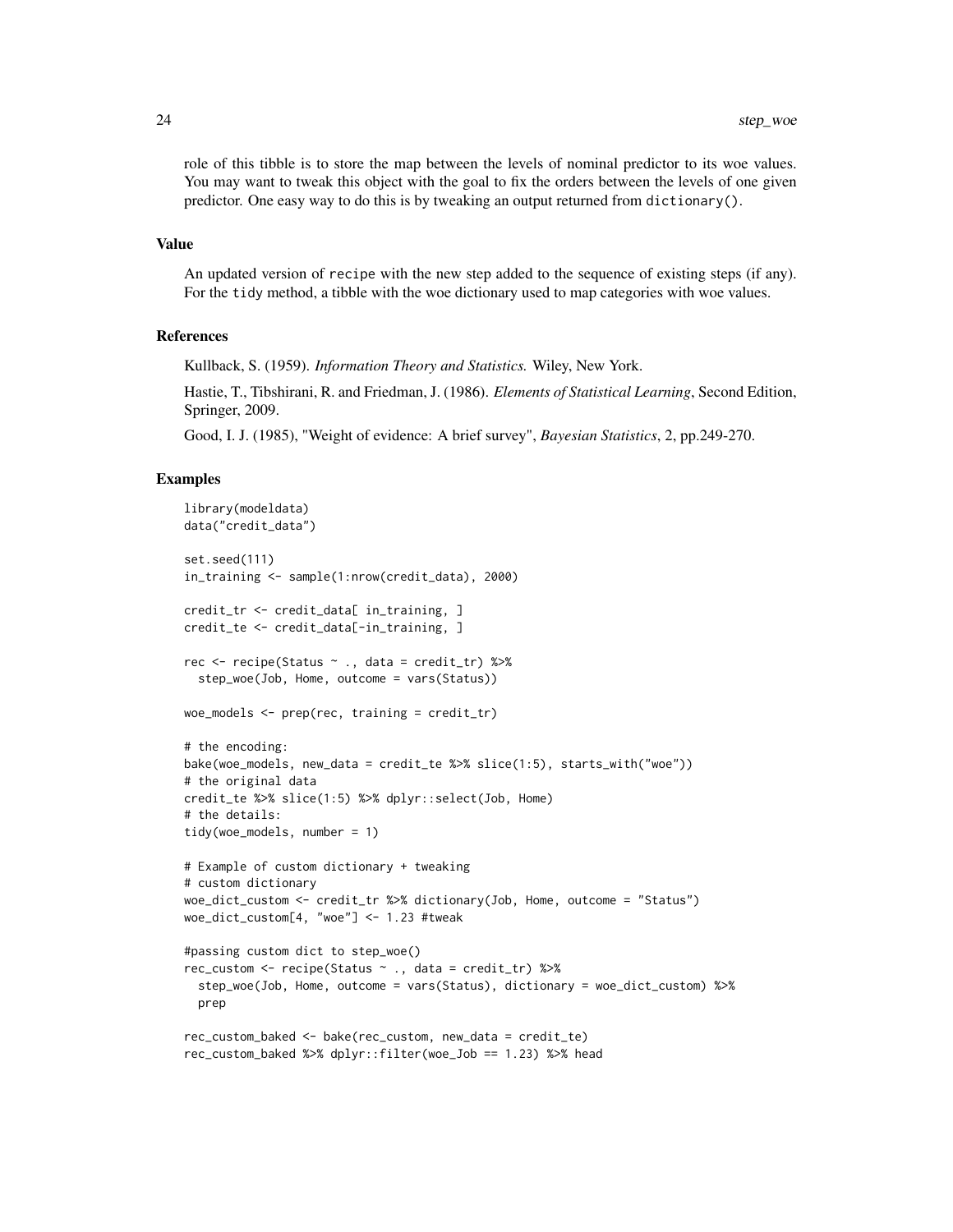<span id="page-24-0"></span>woe\_table *Crosstable with woe between a binary outcome and a predictor variable.*

## Description

Calculates some summaries and the WoE (Weight of Evidence) between a binary outcome and a given predictor variable. Used to biuld the dictionary.

#### Usage

woe\_table(predictor, outcome, Laplace = 1e-06)

#### Arguments

| predictor | A atomic vector, usualy with few distinct values.                                                                                                                                               |
|-----------|-------------------------------------------------------------------------------------------------------------------------------------------------------------------------------------------------|
| outcome   | The dependent variable. A atomic vector with exactly 2 distinct values.                                                                                                                         |
| Laplace   | The pseudocount parameter of the Laplace Smoothing estimator. Default to<br>1e-6. Value to avoid -Inf/Inf from predictor category with only one outcome<br>class. Set to $0$ to allow Inf/-Inf. |

## Value

a tibble with counts, proportions and woe. Warning: woe can possibly be -Inf. Use 'Laplace' arg to avoid that.

## References

Kullback, S. (1959). *Information Theory and Statistics.* Wiley, New York.

Hastie, T., Tibshirani, R. and Friedman, J. (1986). *Elements of Statistical Learning*, Second Edition, Springer, 2009.

Good, I. J. (1985), "Weight of evidence: A brief survey", *Bayesian Statistics*, 2, pp.249-270.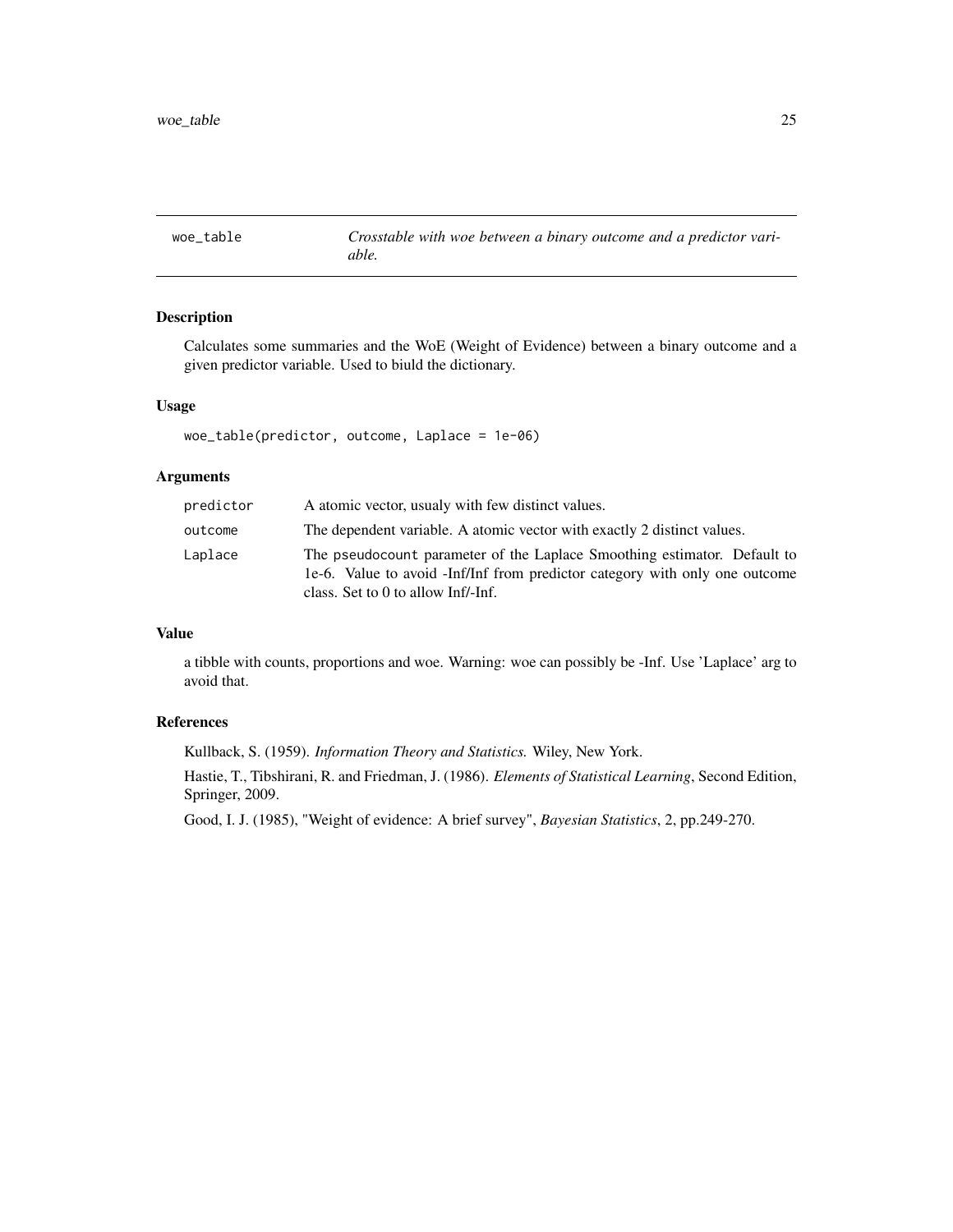# <span id="page-25-0"></span>**Index**

∗ binning step\_discretize\_cart, [4](#page-3-0) step\_discretize\_xgb, [6](#page-5-0) ∗ datagen step\_embed, [8](#page-7-0) step\_feature\_hash, [12](#page-11-0) step\_lencode\_bayes, [14](#page-13-0) step\_lencode\_glm, [16](#page-15-0) step\_lencode\_mixed, [18](#page-17-0) step\_umap, [20](#page-19-0) step\_woe, [22](#page-21-0) ∗ discretization step\_discretize\_cart, [4](#page-3-0) step\_discretize\_xgb, [6](#page-5-0) ∗ dummy\_variables step\_feature\_hash, [12](#page-11-0) ∗ factors step\_discretize\_cart, [4](#page-3-0) step\_discretize\_xgb, [6](#page-5-0) ∗ model\_specification step\_feature\_hash, [12](#page-11-0) ∗ preprocessing encoding step\_embed, [8](#page-7-0) step\_lencode\_bayes, [14](#page-13-0) step\_lencode\_glm, [16](#page-15-0) step\_lencode\_mixed, [18](#page-17-0) step\_umap, [20](#page-19-0) ∗ preprocessing woe transformation\_methods step\_woe, [22](#page-21-0) ∗ preprocessing step\_discretize\_cart, [4](#page-3-0) step\_discretize\_xgb, [6](#page-5-0) step\_feature\_hash, [12](#page-11-0) ∗ variable\_encodings step\_feature\_hash, [12](#page-11-0) ∗ xgboost step\_discretize\_xgb, [6](#page-5-0)

add\_woe, [2](#page-1-0)

add\_woe(), *[2](#page-1-0)* bake.recipe(), *[21](#page-20-0)* dictionary, [3](#page-2-0) dictionary(), *[2,](#page-1-0) [3](#page-2-0)*, *[23](#page-22-0)* embed\_control *(*step\_embed*)*, [8](#page-7-0) is\_tf\_available, [4](#page-3-0) keras::compile(), *[10](#page-9-0)* keras::fit(), *[10](#page-9-0)* lme4::glmer(), *[18,](#page-17-0) [19](#page-18-0)* lme4::lmer(), *[18,](#page-17-0) [19](#page-18-0)* prep.recipe(), *[21](#page-20-0)* recipes::bake.recipe(), *[5](#page-4-0)[–8](#page-7-0)*, *[10](#page-9-0)*, *[12](#page-11-0)*, *[15](#page-14-0)*, *[17,](#page-16-0) [18](#page-17-0)*, *[21](#page-20-0)*, *[23](#page-22-0)* recipes::prep.recipe(), *[5](#page-4-0)[–8](#page-7-0)*, *[10](#page-9-0)*, *[12](#page-11-0)*, *[15](#page-14-0)*, *[17,](#page-16-0) [18](#page-17-0)*, *[21](#page-20-0)*, *[23](#page-22-0)* recipes::recipe(), *[6](#page-5-0)*, *[8](#page-7-0)* recipes::selections(), *[9](#page-8-0)*, *[14](#page-13-0)*, *[16](#page-15-0)*, *[18](#page-17-0)*, *[20](#page-19-0)* recipes::step\_dummy(), *[13](#page-12-0)* recipes::step\_zv(), *[13](#page-12-0)* rpart::rpart(), *[5](#page-4-0)* rstanarm::stan\_glmer(), *[14,](#page-13-0) [15](#page-14-0)* selections(), *[5](#page-4-0)*, *[7](#page-6-0)*, *[12](#page-11-0)*, *[23](#page-22-0)* step\_discretize(), *[23](#page-22-0)* step\_discretize\_cart, [4](#page-3-0) step\_discretize\_cart(), *[8](#page-7-0)* step\_discretize\_xgb, [6](#page-5-0)

step\_discretize\_xgb(), *[6](#page-5-0)*

step\_feature\_hash, [12](#page-11-0) step\_lencode\_bayes, [14](#page-13-0) step\_lencode\_glm, [16](#page-15-0) step\_lencode\_mixed, [18](#page-17-0)

step\_embed, [8](#page-7-0)